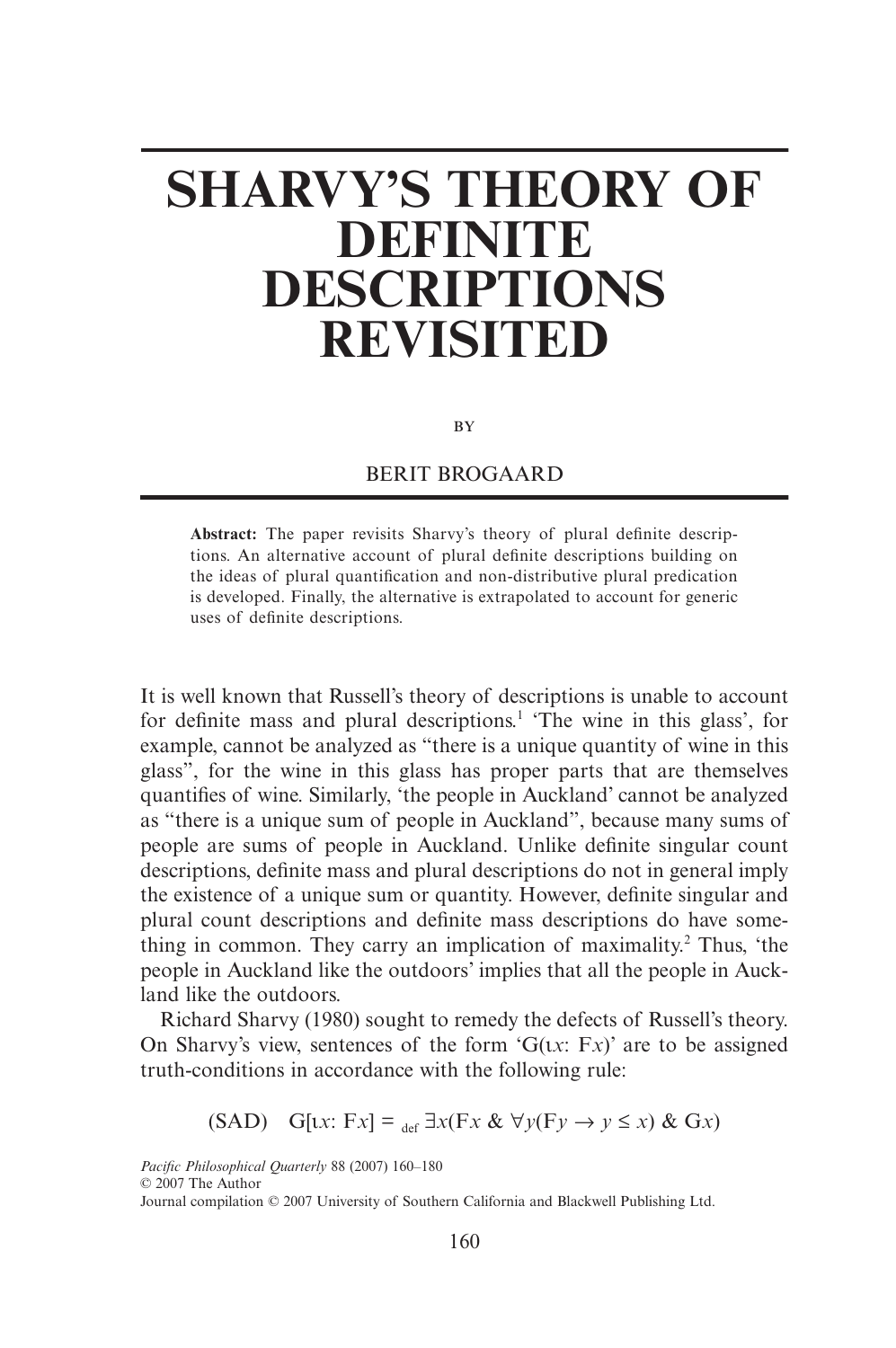'F' can be a mass noun, or singular or plural count noun, and '≤' means "is a (proper or improper) part of". Where 'F' is a singular count noun, the definiens of (SAD) reads "an F that every F is part of satisfies 'G'". Where 'F' is a plural count noun or a mass noun, the definiens reads "some F that all F is/are part of satisfies 'G'".<sup>3</sup> Singular count nouns apply only to maximal parts of whatever they apply to. For example, 'cat' applies only to cats, not to cat tails. Moreover, singular count nouns are not cumulative. 'Cat' does not apply to the sum of two cats. So, where 'F' is a singular count noun, 'G[ι*x*: F*x*]' comes out true if and only if there is a unique F. The uniqueness implied by singular definite descriptions is thus a by-product of combining 'the' with a singular count noun.

Unlike Russell's theory, (SAD) tells us how to analyze sentences containing definite mass and plural descriptions. 'The wine in my glass is red' is to be analyzed as "some wine in my glass that all wine in my glass is part of is red". 'The people in Auckland like the outdoors' is to be analyzed as "some people in Auckland that all people in Auckland are part of like the outdoors". Because most plural count nouns and mass nouns apply to at least some proper parts and fusions of whatever they apply to, definite plural descriptions and definite mass descriptions do not in general imply the existence of a unique sum or quantity.4 They imply only the existence of a unique maximal sum or quantity.

Sharvy's analysis can do all Russell's can do, and more besides. But it has some striking implications. Sharvy's quantifiers range over ordinary objects, quantities, and sums or totalities of ordinary objects. In Sharvy's own words,

The definite plural description 'the people in Auckland' designates the *sum* or *totality* of all the people in Auckland. This is the sum of all that to which the predicate 'are people in Auckland' applies: the sum of all the items such as the women in Auckland, the children in Auckland, etc. that satisfy the plural predicate 'are people in Auckland'. (1980, p. 616)

However, the sums designated by definite plural descriptions are exotic birds. They are capable of satisfying plural predicates like 'are proud of their cuisine', 'like the outdoors', and 'are friendly to visitors'.<sup>5</sup> Since 'the people in Auckland are friendly to visitors' thus implies 'something *are* friendly to visitors', Sharvy's analysis requires a thorough revision of the English grammar. But grammatical revision does not accord well with Sharvy's project, which is that of providing truth-conditions for the sentences of ordinary discourse. A better strategy would be to insist that the truth-conditions for sentences with plural predicates are more complex than they first appear. However, as we will see, this species of revision runs into trouble as well.

Fortunately, these problems are easily avoided if Sharvy's analysis of definite plural descriptions is re-cast in terms of plural quantification.

Journal compilation © 2007 University of Southern California and Blackwell Publishing Ltd.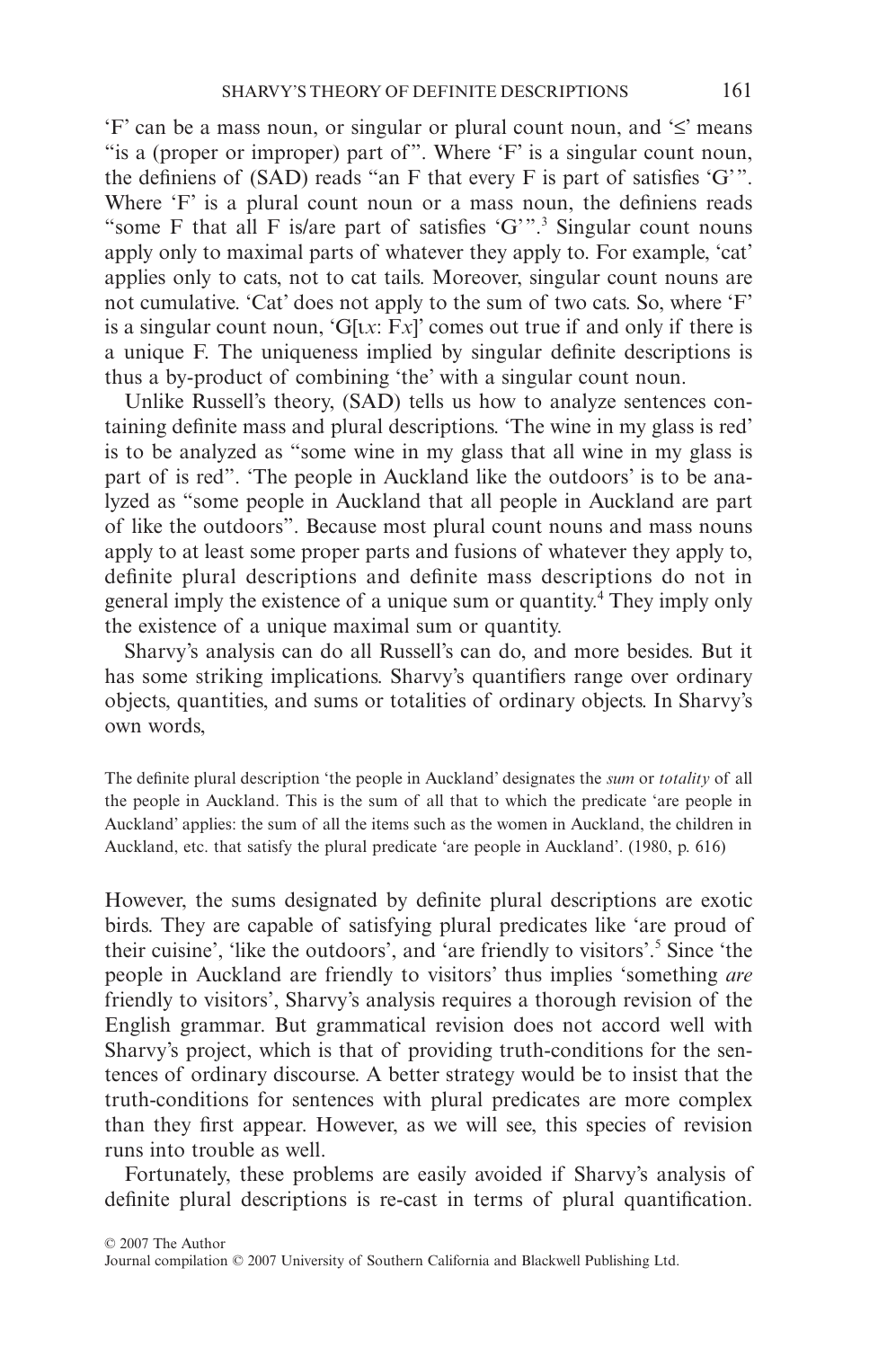The theory that emerges can account for definite mass and definite plural descriptions, and it can be extrapolated to account for generic uses of definite descriptions, as in 'the dinosaur is extinct' or 'the crustaceans evolved simultaneously'.

The structure of the paper is as follows. The first section is a brief presentation and criticism of Sharvy's account of plural definite descriptions. An alternative account of plural definite descriptions, building on the ideas of plural quantification and non-distributive plural predication, is developed in section II. Finally, an application of the general account of plural definite descriptions in an account of generic uses of definite descriptions is provided in sections III–V.

## *I. Pluralities and plural predicates*

Sharvy's analysis of definite descriptions has the merit of providing a single rule for how to assign truth-conditions to sentences containing definite singular and plural descriptions, but it faces problems. Take:

(1) The apples in this bowl are apple-shaped.

(1) clearly cannot be represented as:

(1a) [ι*x*: apples-in-this-bowl *x*](is-apple-shaped *x*)

(1a) is true if and only if a sum of apples in this bowl that every sum of apples in this bowl is part of is apple-shaped. But a sum of sufficiently many apples is not itself apple-shaped. So, unlike (1), (1a) is false if this bowl contains several apples. The mistake here is with 'is-apple-shaped'. The predicate 'is-apple-shaped' is not cumulative, and so does not hold of a sum of several apples. Like mass predicates, plural predicates are often cumulative: sums of parts which are apples are apples (Sharvy, 1980, p. 617). So, (1) is better represented as:

(1b) [ι*x*: apples-in-this-bowl *x*](are-apple-shaped *x*)

The truth-condition for (1b) can be paraphrased as: "Some apples in this bowl that all apples in this bowl are part of are apple-shaped". This seems fine. However, the English paraphrase is misleading. Sharvy's quantifiers are singular, not plural (Sharvy, 1980, p. 616). So, the individuals being quantified over are sums of apples, not apples. (1b) is true if and only if something to which<sub>x</sub> the predicate 'apples-in-this-bowl' applies and which<sub>x</sub> has everything to which<sub>y</sub> the predicate 'apples-in-this-bowl' applies as part satisfies the predicate 'are apple-shaped'. (1b) thus implies that something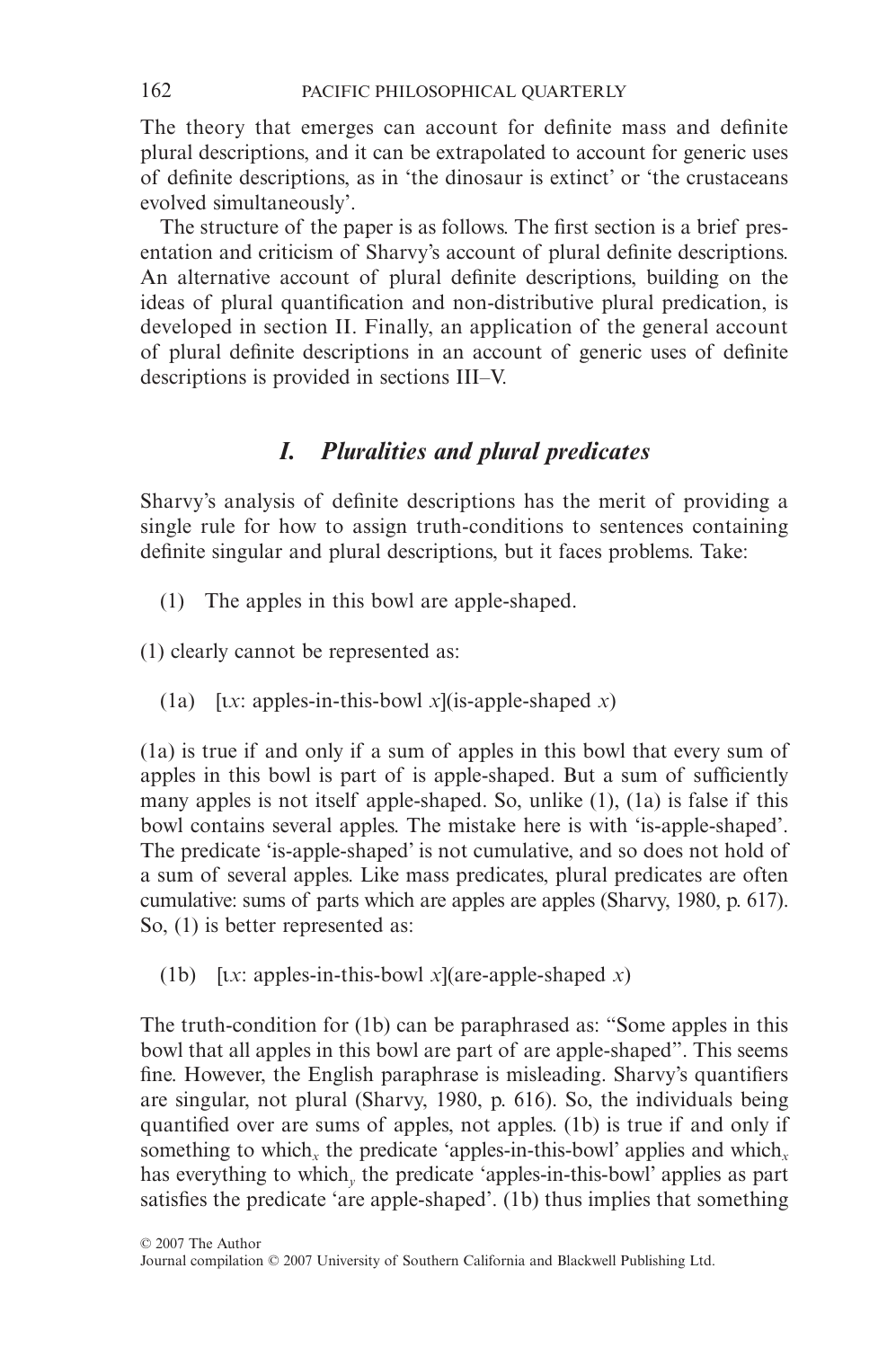*are*-apple-shaped. This sounds like plain non-sense. It *is* non-sense – in English, that is. Of course, some people do allow singular terms to combine with plural predicates (e.g. 'Manchester have taken the field', 'Parliament have acted', etc.). Hence, it may be that we just need to allow that into our grammar in order to accommodate the general account of descriptions that Sharvy gives. But that would do no good. For (1b) is supposed to represent the syntactic structure of a sentence in English, not in a new language in which arguments to predicates are unmarked for number.6

Our initial reaction, however, may be premature. For we haven't yet said under which conditions 'are-apple-shaped' is true of an object. The truth-conditions for sentences containing plural predicates may be more complex than they first appear. A sum or totality, Sharvy might say, satisfies the predicate 'are apple-shaped' just in case its parts are appleshaped. This might work. However, 'parthood' cannot simply be understood in classic mereological terms (Koslicki, 1999b). For not all parts of the sum of the apples in this bowl is itself an apple. The cores of the apples, for example, are part of the sum of the apples in this bowl, but are not themselves apples. Nor can it be understood in terms of the notion of naturally demarcated part. For the entities designated by definite plural descriptions need not be naturally demarcated. The entities designated by 'the school regulations', 'the sleeves of my shirt', or 'the Northern hemispheres of these globes', for example, are not.

What seems to be required for something to be a part (in the relevant sense) of the sum of the apples in this bowl is that it be an apple (cf. Sharvy, 1980, p. 620). On this proposal, (1) is true if and only if something that*<sup>x</sup>* satisfies 'apples-in-this-bowl' and that*<sup>x</sup>* has everything that*<sup>y</sup>* satisfies 'apples-in-this-bowl' as part is such that each of its<sub>x</sub> apple-parts are apple-shaped. (1), then, doesn't imply that something *are* appleshaped, but only that something is such that each of its apple-parts are apple-shaped. This seems fine. Suppose there are only pears in this bowl. Then there isn't something that satisfies 'apples-in-this-bowl'. So, (1) is false, which is as it should be. Suppose that some of the apples in this bowl are pear-shaped. Then it is false that the sum of the apples is such that each of its apple-parts is apple-shaped. So, (1) is false. Again, this is as it should be.

But a further problem arises with non-distributive plural predicates like 'take-up-a-lot-of-space'. It clearly won't do to say that 'take-up-a-lot-ofspace' is true of *x* just in case *x* takes up a lot of space, for 'my armchair *take* up a lot of space' should then be grammatical. Consequently, 'the apples take up a lot of space' implies that something *take* up a lot of space. And so, grammatical revision seems required after all.

Definite plural descriptions thus cannot be taken to denote single entities. Of course, it may be argued that if there are six apples in a bowl,

Journal compilation © 2007 University of Southern California and Blackwell Publishing Ltd.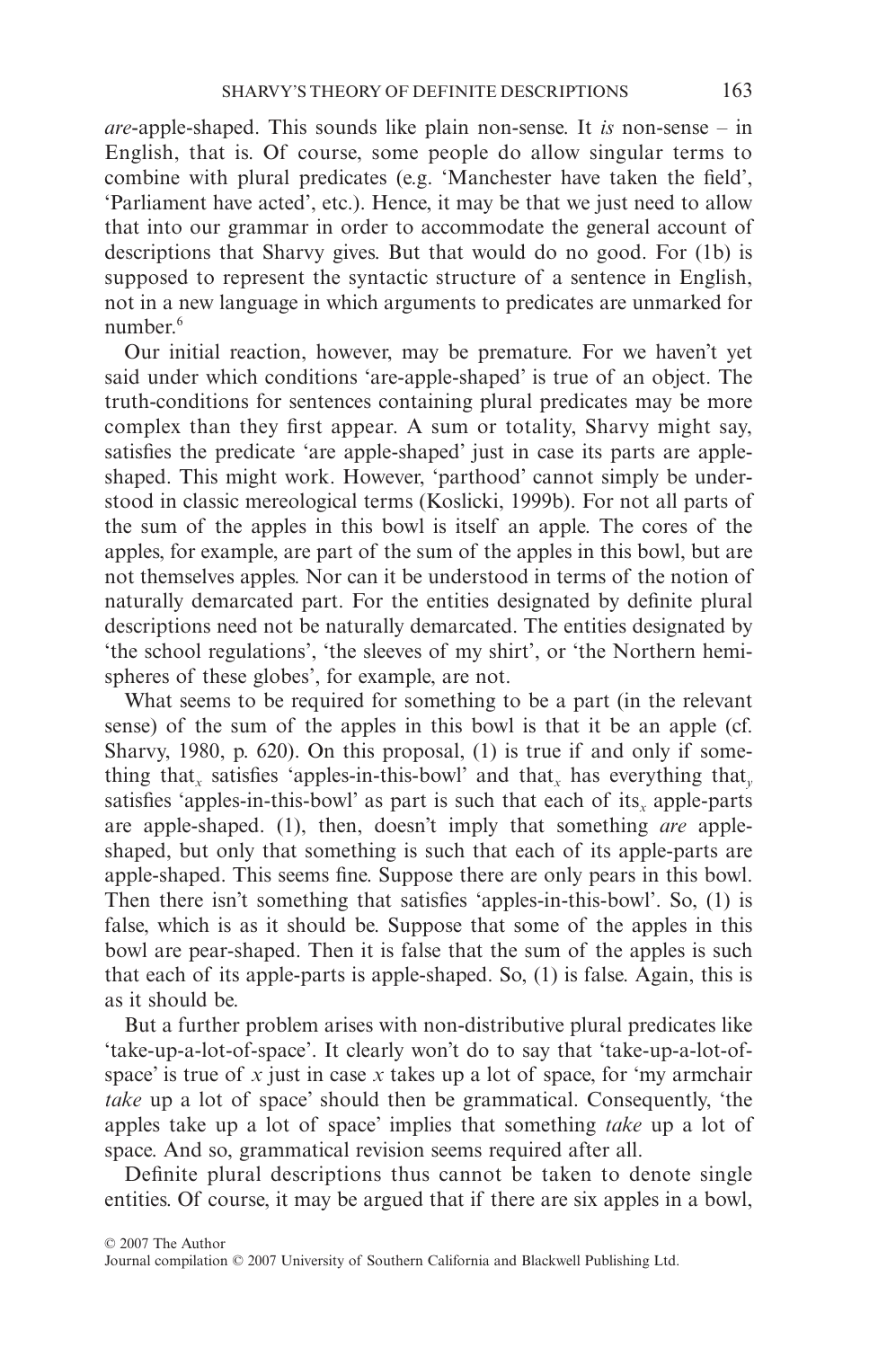then there is something the six apples compose. But 'the apples in this bowl' does not denote that thing. In fact, Sharvy here seems to agree.

What sort of entity is denoted by the definite plural description 'the men in Auckland'? This question contains the mistaken implication that this phrase denotes *a single* entity. But the phrase 'the men in Auckland' obviously denotes the men in Auckland. One might ask, "What sort of entiti*es* are *those*?" But the answer is easy: they are entities that eat, drink, sleep, and are numerous. The error to avoid is an insistence on the singular. 'the men in Auckland' is not a singular term – it is a plural term. This should hardly need not be said. But some writers have gone astray by failing to see that plural are plural, and so insisting that they must denote something singular (Sharvy, 1980, p. 620).

Sharvy thus admits that definite plural descriptions do not denote something singular; they denote something plural. The problem is that Sharvy doesn't abide by his owns words. As his quantifiers are standard firstorder quantifiers, the variables are singular, not plural.

## *II. Plural quantification*

Fortunately, it is not difficult to amend Sharvy's analysis. As George Boolos (1984) has argued,<sup>7</sup> to adequately represent the use of plural forms in English, we need a language with plural quantifiers. But we need not take second-order quantifiers to range over sets of the entities over which our first-order order quantifiers range. Instead, we can treat plural quantification as a special way of quantifying over multiple entities.

To adequately represent plural descriptions in distributive *and* nondistributive environments we add to the language of first-order logic plural variables X*<sup>i</sup>* and the two-place predicate 'is one of'. 'Is one of' has an argument-place that takes singular arguments and another that takes plural arguments. '∃X' reads 'there are some things such that<sub>x</sub>', plural predicates of the form 'FX' read 'they<sub>x</sub> are F', and 'X $x$ ' reads 'it<sub>x</sub> is one of them<sub>x</sub>'. Following Boolos, we suppose that plural existential quantification does not incur a commitment to more than one entity of the kind in question (Boolos, 1984, p. 443). That is, '∃X' is understood so as to allow for the possibility that there is just one X. We define 'they<sub>X</sub> are some of them $y'$  as follows:

$$
X \subseteq Y = \text{def } \forall x (Xx \to Yx)
$$

They<sub>x</sub> are some of them<sub>y</sub> if and only if everything that<sub>*x*</sub> is one of them<sub>x</sub> is one of them<sub>y</sub>. Sentences of the form 'G[ιX: FX]' can then be assigned truth-conditions in accordance with the following rule:

(PAD) G[ιX: FX] =  $_{def}$   $\exists X$ (FX &  $\forall Y$ (FY  $\rightarrow Y \subseteq X$ ) & GX)

© 2007 The Author

Journal compilation © 2007 University of Southern California and Blackwell Publishing Ltd.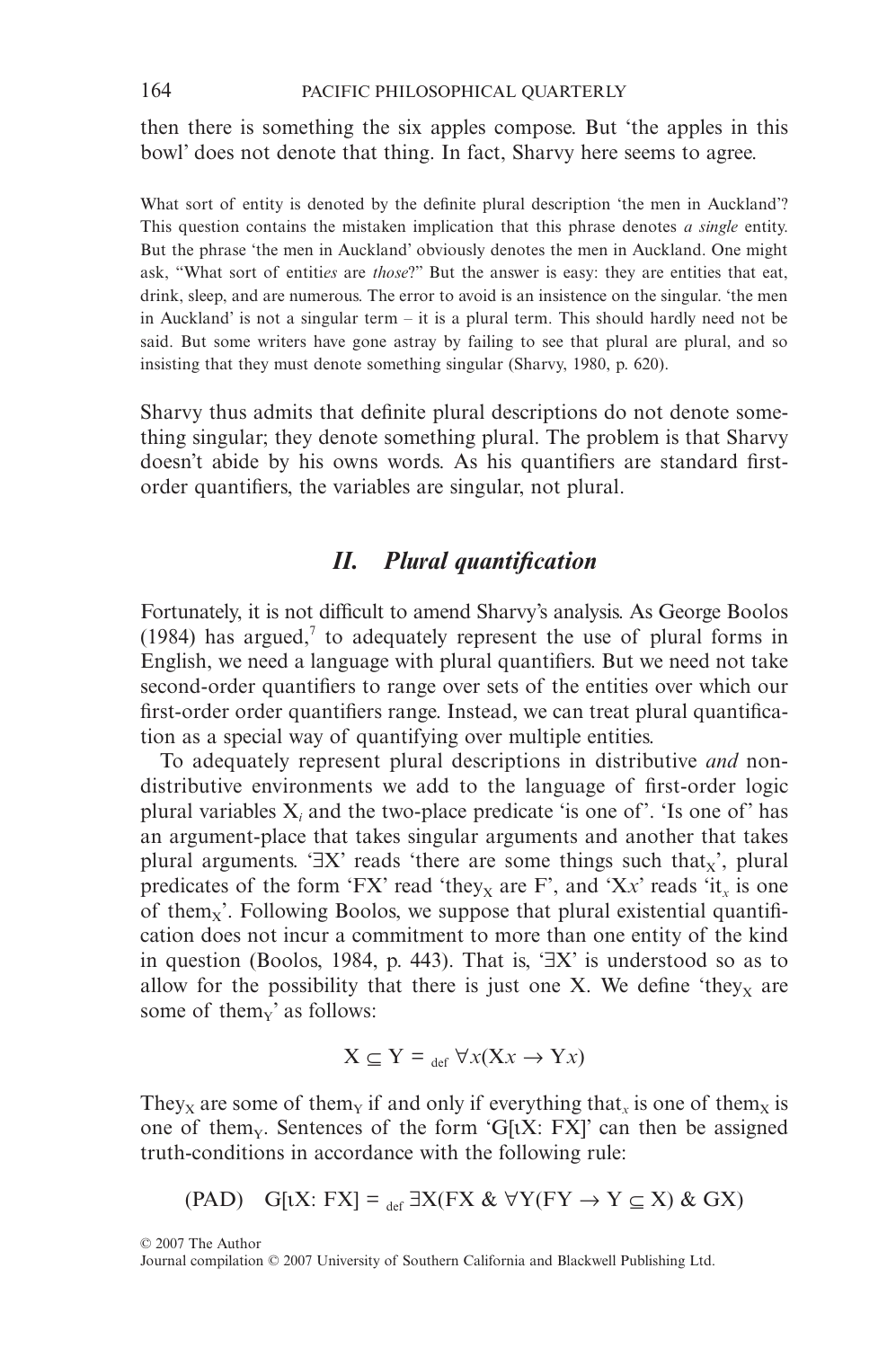(PAD) is just the plural counterpart of Sharvy's analysis. The definiens reads: there are some things<sub>x</sub> such that they<sub>x</sub> are F, and any things<sub>y</sub> that are F are such that they<sub>Y</sub> are some of them<sub>X</sub>, and they<sub>X</sub> are G. If 'F' is a distributive predicate such as 'are-apples-in-this-bowl', then (PAD) may be replaced by the equivalent analysis,

(PAD\*) 
$$
G[xX: FX] = \text{def } \exists X (\forall x (Xx \leftrightarrow Hx) \& Gx
$$

where 'H' is a (monadic) first-order predicate that does not contain the definiendum as a constituent, for example, 'is-an-apple-in-this-bowl' (Cartwright, 1996).<sup>8</sup> If 'F' or 'G' is a non-distributive predicate such as 'six-apples-in-this-bowl' or 'students-who-are-surrounding-the-White-House', (PAD) may not be replaced by (PAD\*). We could, of course, assign to 'the students who are surrounding the White House are furious' the following truth-conditions: '∃X(∀*x*(X*x* ↔ one-of-the-studentswho-are-surrounding-the-White-House *x*) & furious *x*'. However, because the predicate 'one-of-the-students-who-are-surrounding-the-White-House' contains the definiendum 'the students who are surrounding the White House' as a constituent, this analysis presupposes an account of the expression being analyzed.

The use of (PAD) in representing sentences containing plural definite descriptions is straightforward. Consider, for instance:

(1) The apples in this bowl are apple-shaped

If 'the apples in this bowl' is treated as a plural quantifier, (1) can be formalized as:

(1a)  $\left[ iX: \text{ apples-in-this-bound } X \right]$  (are-apple-shaped X)

(1a) reads: the Xs, such that they<sub>x</sub> are apples in this bowl, are appleshaped. Since the quantifiers range over pluralities, the present analysis avoids the above problems with that of Sharvy's. On the present analysis, (1) entails 'some things are apples in this bowl' and 'some things are apple-shaped', which is as it should be.

However, matters are more complicated than they first appear. Description sentences with predicates that admit of both a distributive and a collective reading are ambiguous. Consider, for instance:

(2) The apples in this bowl weigh 2 pounds

'Weigh 2 pounds' has a lexical "double nature" that must be resolved if ambiguity is to be avoided (Koslicki, 1999b). On a collective reading of the predicate, (2) says that the fusion of the apples in this bowl weighs 2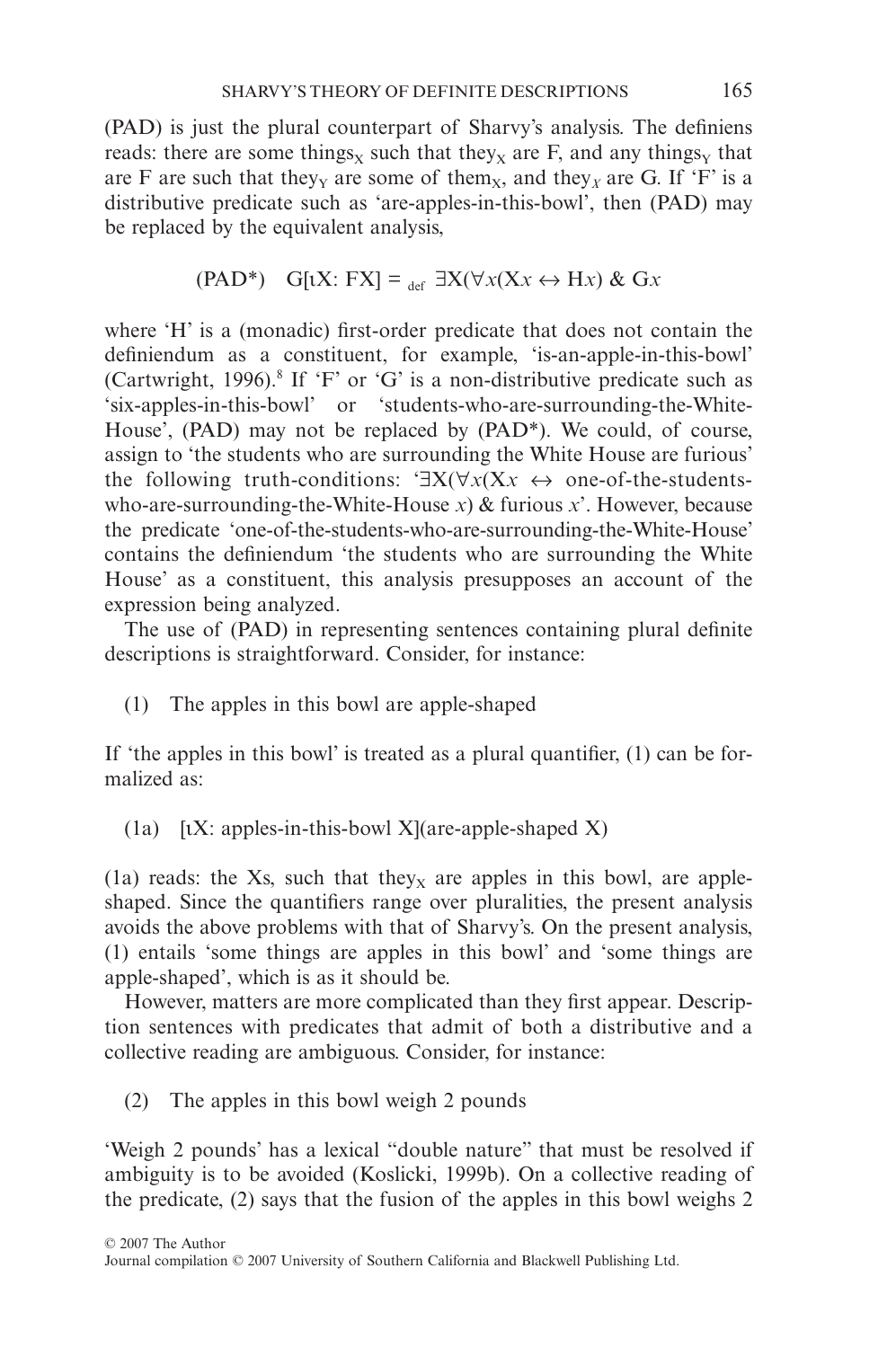pounds. On a distributive reading, (2) says that each of the apples in this bowl weighs 2 pounds. Let ' $[\sigma x(Xx)]$ ' mean "the fusion of the Xs". We can then distinguish the following two senses of the predicate 'weigh-2-pounds':

(3) Weigh-2-pounds<sub>1</sub> X iff  $[\forall x: Xx]$ (weighs-2-pounds *x*) Weigh-2-pounds, X iff  $[x: x = \sigma y(Xy)]$ (weighs-2-pounds *x*)

'Weigh-2-pounds<sub>1</sub>' is true of them<sub>x</sub> if and only if each of them<sub>x</sub> weighs 2 pounds. 'Weigh-2-pounds<sub>2</sub>' is true of them<sub>x</sub> if and only if the fusion of them<sub>x</sub> weighs 2 pounds.

Since predicates occurring in the scope of the quantifier ' $[\forall x: Xx]'$  are distributive, whereas predicates that occur in the scope of the quantifier [ $\{1 \times : x = \sigma y(Xy)\}$ ] are non-distributive, (3) suggests a general strategy for defining distributive and non-distributive predicates. This raises the question whether the implicit structure of plural predicates should be taken to go into the logical form of the sentence. There is reason to think that it should not. Compare 'the first battalion was wiped out' with 'the first battalion handles ammunition'. Intuitively, the former would be true if and only if every member of the battalion was wiped out. By contrast, the latter could be true even if a minority of the members of the battalion handle ammunition. But how did we reach this conclusion? Well, not by examining the syntax of the sentences in question. For the only relevant difference between the two sentences is that the former, but not the latter, is in the present tense. Rather, as Greg Carlson has famously argued,<sup>9</sup> it seems that we made the inference on the basis of knowledge of the 'lexical nature' of the predicates. As Carlson puts it,

We cannot simply look at the sentence before us and note (for instance) that it is in the simple present tense, and on that basis assign some quantifier which will determine the truth-value of the whole sentence. Since the lexical nature of the predicate is so crucial in determining the quantification it appears to rob the quantifier itself of any GENERAL role that it might play in the semantics of sentences with similar syntactic structure. (1977a, p. 64)

Carlson concludes that we must deny that there is, at the level of logical form, either a quantifier associated with the determiner phrase or with the predicate of the sentence.

Carlson's point generalizes to the present case. We cannot determine whether a predicate is distributive or non-distributive by investigating the sentence in question. To paraphrase Carlson, it seems that we must know the lexical nature of the plural predicate in order to determine what it takes to satisfy it (Brogaard, forthcoming b). The syntax of (2) will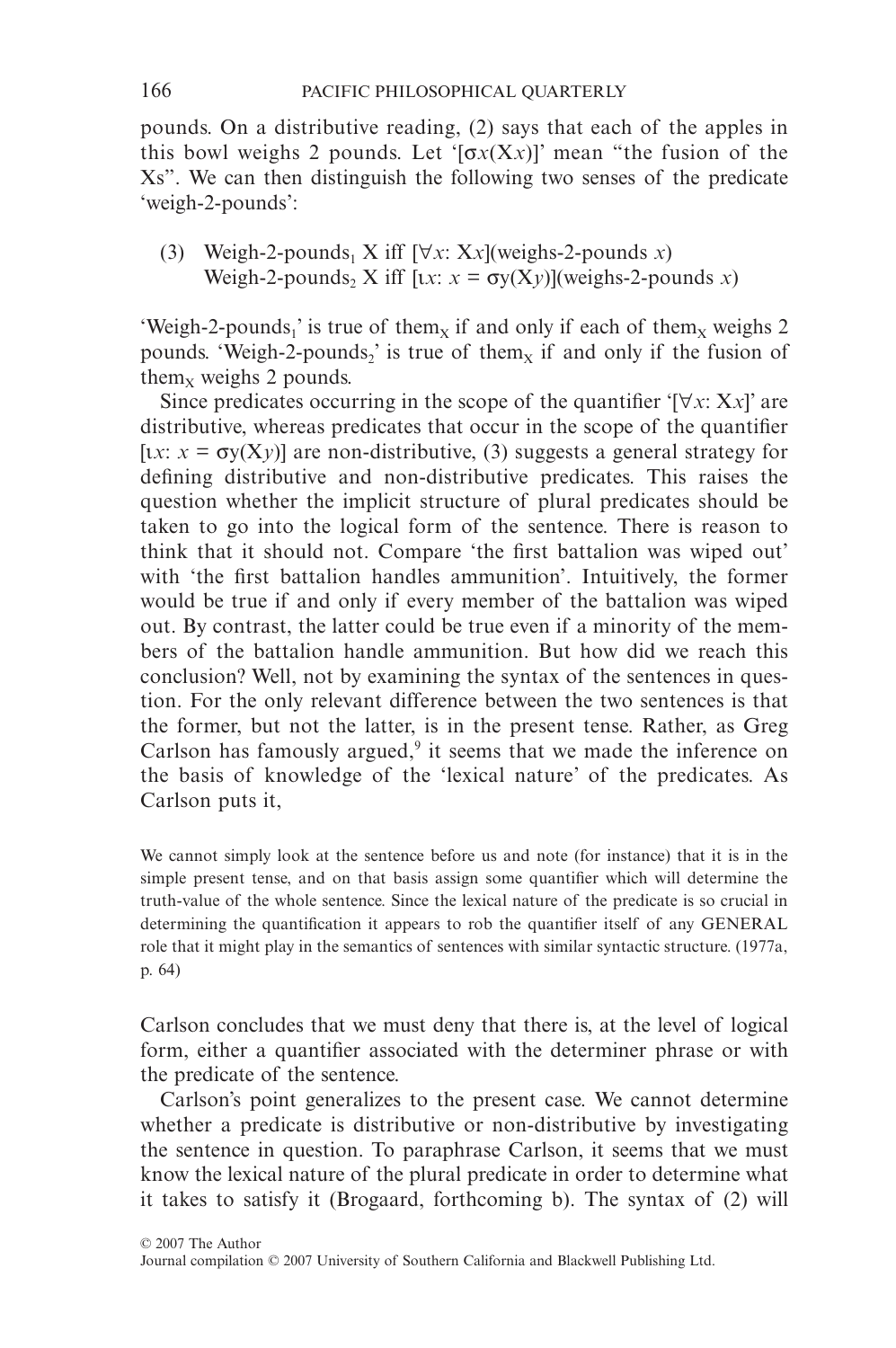determine that (2) is true iff 'apples in this bowl' has a non-empty extension that is included in the extension of 'weigh-2-pounds'. But it does not determine whether 'weigh-2-pounds' is distributive or non-distributive. This is determined only at a subsequent level of analysis.

A consequence of taking the implicit structure of plural predicates to emerge only at subsequent levels of analysis is that many ordinary inferences do not come out as formally valid. Consider, for instance:

(4) The people in Auckland like the outdoors. Amy is a person in Auckland. Therefore, Amy likes the outdoors.

This argument is not formally valid. According to Sharvy, this is exactly as it should be (Sharvy, 1980, p. 621).<sup>10</sup> He assimilates inferences like  $(4)$ to the following. 'Ben weighs less than 60 kg. Ben's nose is part of Ben. Therefore, Ben's nose weighs less than 60 kg'. Though the implication seems to hold, the implication is not formal – it is not due to the logical form of these sentences, as can be seen by replacing 'weighs less than 60 kg' with 'weighs more than 60 kg'. The fact that it holds with 'weighs less than 60 kg' is that 'weighs less than 60 kg' is dissective. Similarly, the fact that the implication in (4) holds is that 'like the outdoors', unlike 'received 2 million dollars from an anonymous donor' or 'voted "no" on proposition 22', is distributive.

## *III. Generic uses of definite descriptions*

The present Sharvy-style analysis can account for the paradigmatic uses of definite singular and plural descriptions. But it is not a fully general theory of definite descriptions, unless it can be extrapolated to account for definite generic descriptions, as  $in$ <sup>11</sup>

(5) The dinosaur is extinct.

Since 'the dinosaur' is in the singular, the logical form of (5) can be represented as follows:

(5a) [ιx: dinosaur *x*](is-extinct *x*)

(SAD) predicts that (5a) is true just in case some dinosaur that every dinosaur is part of is extinct. Whether or not this analysis is adequate, however, depends on what the common noun 'dinosaur' applies to. On the assumption that it applies only to individual animals,  $(5a)$  can only be interpreted as meaning that a unique (contextually salient) individual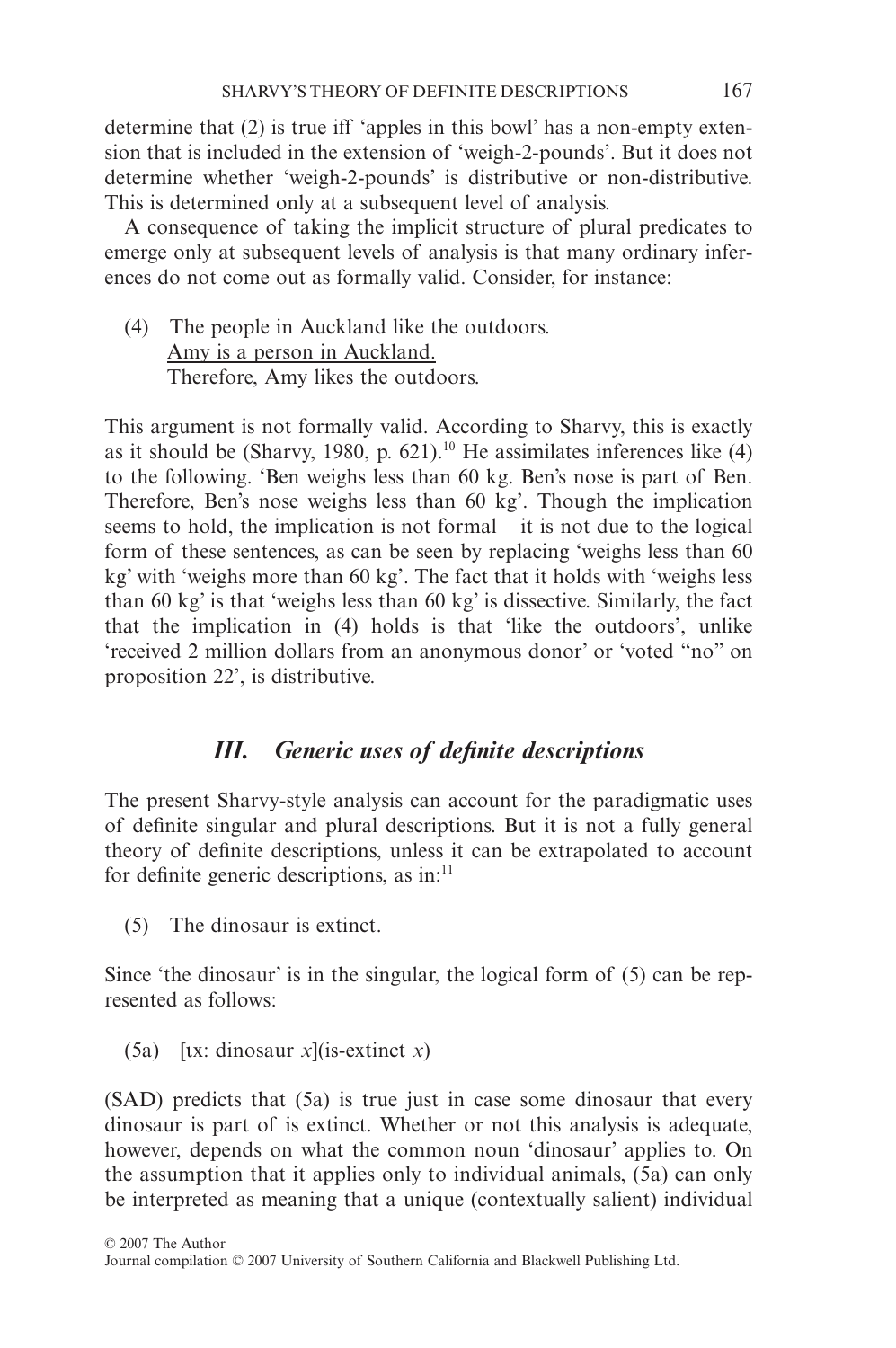animal is extinct, which is not the reading we want. However, as Delia Graff Fara and others have argued,<sup>12</sup> it is quite plausible that common nouns like 'dinosaur' or 'bear' sometimes serve as predicates true of individual animals and sometimes as predicates true of subspecies or larger taxa, as in 'there are two bears in Alaska: the black bear and the grizzly' or 'the crustaceans evolved simultaneously'. The difference between the taxonomic and non-taxonomic occurrences of common nouns like 'bear' or 'dinosaur' is not quite like the difference between the distinct senses of words that exhibit a lexical ambiguity. Rather, the idea is, it seems, that the taxonomic and non-taxonomic occurrences of common nouns like 'bear' or 'dinosaur' are distinct occurrences of one and the same noun (perhaps somewhat like the mass and count occurrences of common nouns like 'fish' or 'cake'13). Thus, while the lexicon contains a single entry under a noun like 'bear' or 'dinosaur', the noun can appear in linguistic contexts in two different ways, a taxonomic and a non-taxonomic way. Let's suppose this is right. Then 'dinosaur' can presumably be true not only of individual dinosaurs, but also of species and subspecies of dinosaurs, and the totality of the world's dinosaurs. So, (5a) can be interpreted as meaning that a dinosaur<sub>1</sub> that every dinosaur<sub>2</sub> is part of is extinct.<sup>14</sup> 'The dinosaur', in one of its senses, thus denotes a totality or fusion of dinosaurs. Of course, counterfactual uses of 'the dinosaur' seem to threaten this account (e.g. 'the dinosaur would still be roaming the Earth today if an asteroid had not brought on a mass extinction'). However, in such counterfactual cases, 'the dinosaur' may be assumed to take wide scope with respect to the modal operator.

Let me briefly sketch some alternatives to this account. One alternative is to treat definite singular generic descriptions as proper names designating sums of individuals. Many philosophers of biology believe the binomial species names (e.g. '*Panthera tigris*') are proper names designating sums of individuals.<sup>15</sup> *Panthera tigris*', for example, designates a sum of individual tigers that stand to each other in historical relations rather than a class defined by means of the co-variation of the traits that its members possess. Definite singular generic descriptions might be construed along the same lines. For example, 'the tiger' might be construed as a translation of '*Panthera tigris*'. 'The tiger' would then be semantically on a par with "descriptive" proper names like 'the White House' or 'the Morning Star'. Another possibility is to treat definite singular generic descriptions as proper names of kinds. This is standard practice in current linguistic theory.<sup>16</sup>

The main reason to prefer a Sharvy-style analysis of definite singular generic descriptions to a proper name interpretation is that the latter cannot be extended to account for definite plural generics. Consider:

(6) The dinosaurs became extinct at various points in time.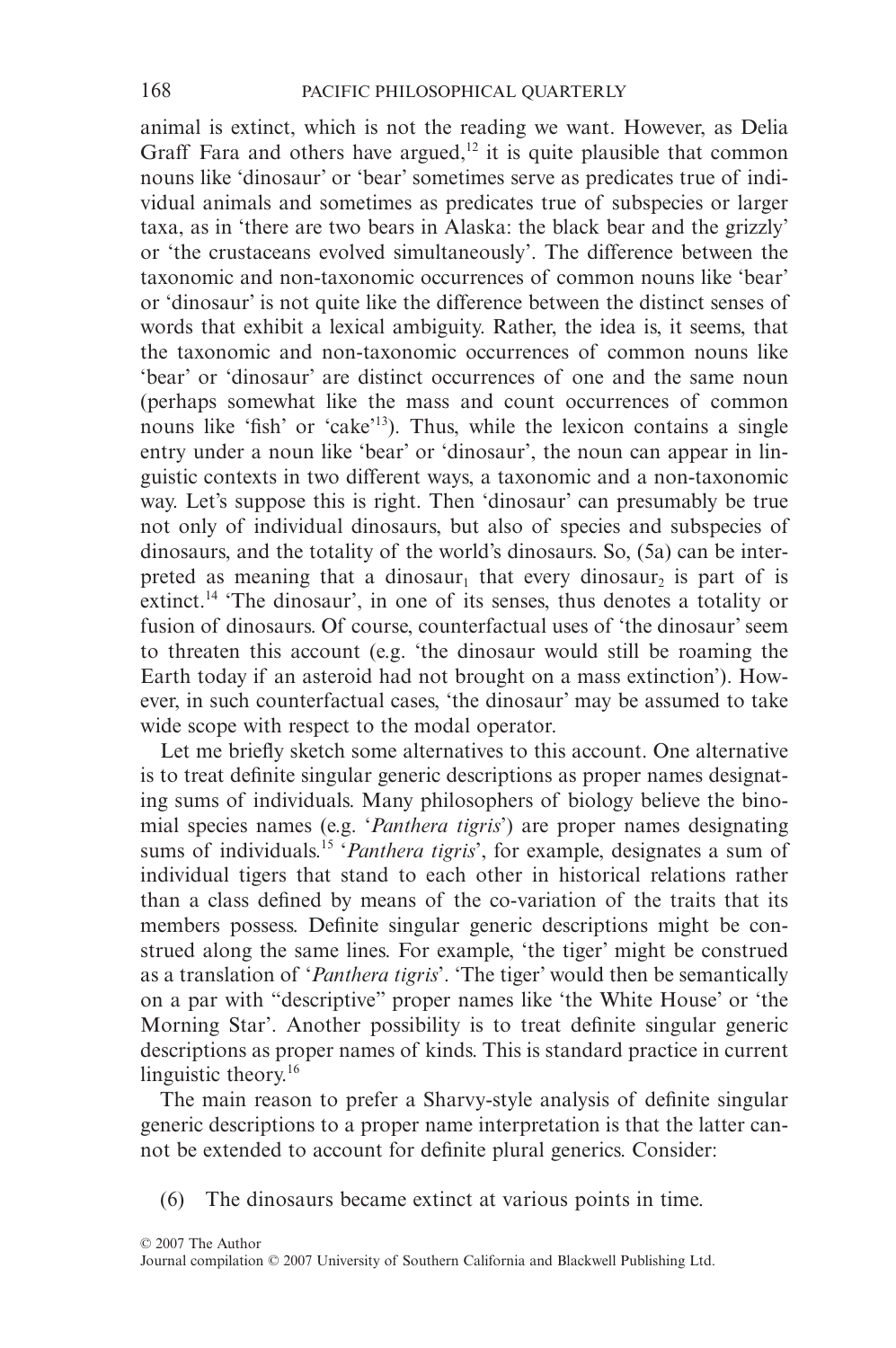The definite plural generic 'the dinosaurs' clearly doesn't function as a proper name. The view that definite singular generics (e.g. 'the dinosaur') are proper names thus requires us to treat definite singular generics and definite plural generics as semantically unrelated. Of course, ordinary proper names do combine with determiners, as in 'a Richard Sharvy is on the phone' or 'there are seven David Smiths in the APA'.17 They can be modified, as in 'the former President Bill Clinton' or 'my friend Jim Stone', and they can be pluralized, as in 'the Bohmans'. But the fact that ordinary proper names are so used does not lend support to the view that definite generics are proper names. Rather, it indicates that ordinary proper names ought to be treated as predicates with a free variable.<sup>18</sup> In fact, if definite generics are proper names, they are quite unlike most other proper names. For they resist modification ('my favorite the dinosaur' is ungrammatical), and they do not combine with determiners ('a the dinosaur' is ungrammatical). $^{19}$ 

On a Sharvy-style analysis, there is a straightforward connection between definite singular and definite plural generics.<sup>20</sup> Definite plural generics are naturally treated as definite plural descriptions. Thus, (6) is of the form:

(6a)  $\left[$ i(X: dinosaurs X)(became-extinct-at-various-points-in-time X)

On the assumption that 'dinosaur' may be true not only of individual animals, but also of species of dinosaurs, (7a) can be read as saying that the dinosaur species became extinct at various points in time, which is the reading we want.

### *IV. Quantification over parts*

The present Sharvy-style analysis seems able to account for paradigmatic and generic uses of definite descriptions. However, we are far from done. For consider the following sentences.

- (7) The tiger is striped
- (8) The Chrysler is sold on the West Coast.

On the above Sharvy-style analysis, these sentences have the following logical forms:

- (7a) [ι*x*: tiger *x*](is-striped *x*)
- (8a) [ι*x*: Chrysler *x*](is-sold-on-the-West-Coast *x*)

This does not seem quite right. (7) doesn't make a claim about the entire tiger species. Rather, it makes a claim about individual tigers. Likewise,

Journal compilation © 2007 University of Southern California and Blackwell Publishing Ltd.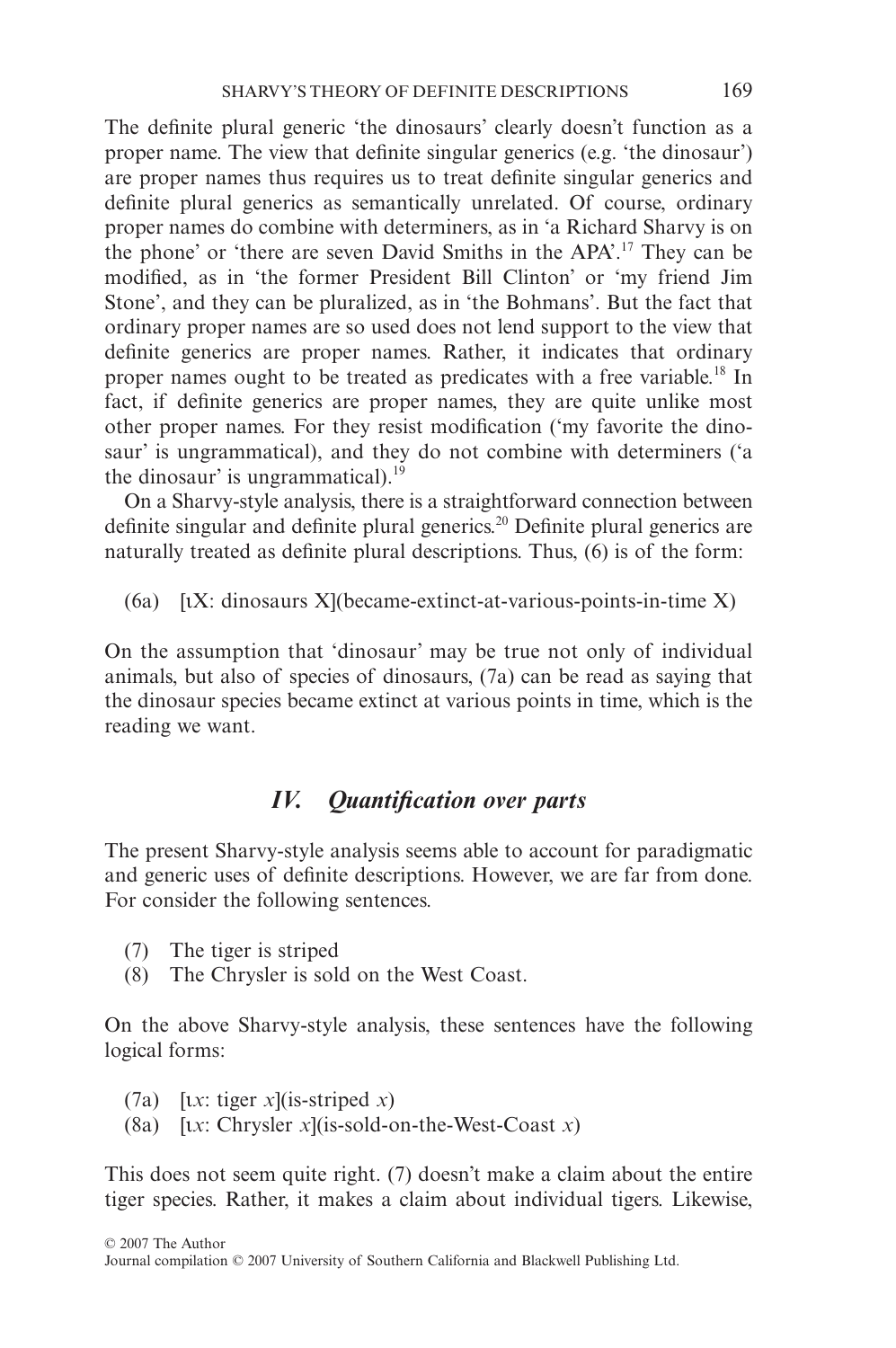(8) doesn't say that the totality of the world's Chryslers is sold on the West Coast. On one reading, (8) says that Chryslers, in general, are sold on the West Coast. On another, which is actually preferred, it says that some Chryslers are sold on the West Coast. However, it is relatively easy to accommodate these data. The lexical meaning of the predicates in (7) and (8) presumably involves quantification over parts. Just as the syntax won't tell us whether a predicate is distributive or non-distributive, so it won't tell us whether a given predicate will trigger existential or generic quantification (see Brogaard, forthcoming b).<sup>21</sup> Consequently, the quantifiers do not appear in the logical form of the sentence; they are inferred on the basis of knowledge of the lexical nature of the predicate. From (7) we can infer generic quantification over individual tigers. From (8) we can infer either generic or existential quantification over individual Chryslers. Hence, (7), upon analysis, cashes out to 'the tiger is such that its tiger parts, in general, are striped'. (8), upon analysis, cashes out to 'the Chrysler is such that its Chrysler parts, in general, are sold on the West Coast' or 'the Chrysler is such that some of its Chrysler parts are sold on the West Coast'.

An alternative to this proposal is to say that the definite article is ambiguous. On this suggestion, 'the tiger' in (7) expresses generic quantification, and 'the Chrysler' expresses either generic or existential quantification. The strongest argument against positing an ambiguity in the definite article turns on the fact that existential definite generics lack ordinary scope-taking properties.<sup>22</sup> Existentially quantified noun phrases may familiarly take either wide or narrow scope with respect to other operators, such as negation, quantifiers or attitude verbs. But existential definite generics have a clear preference for narrow scope. Consider:

- (9) Every student managed to photograph some black bears.
- (10) Every student managed to photograph the black bear.

While the quantifier 'some back bears' in (9) can take either wide scope or narrow scope, the definite description in (10) can only take narrow scope.<sup>23</sup> Prima facie, this is odd if it functions semantically as an existential quantifier. On the other hand, if quantification over parts is simply a matter of interpreting the predicate, then the logical form of a sentence like (10) is roughly that of a simple subject-predicate sentence: 'everystudent managed to photograph (the black bear)'. Consequently, only a narrow scope reading can result.24

# *V. D-type generics*

So far I have argued that a Sharvy-style analysis can account for definite generic descriptions. However, there are some obvious problems with the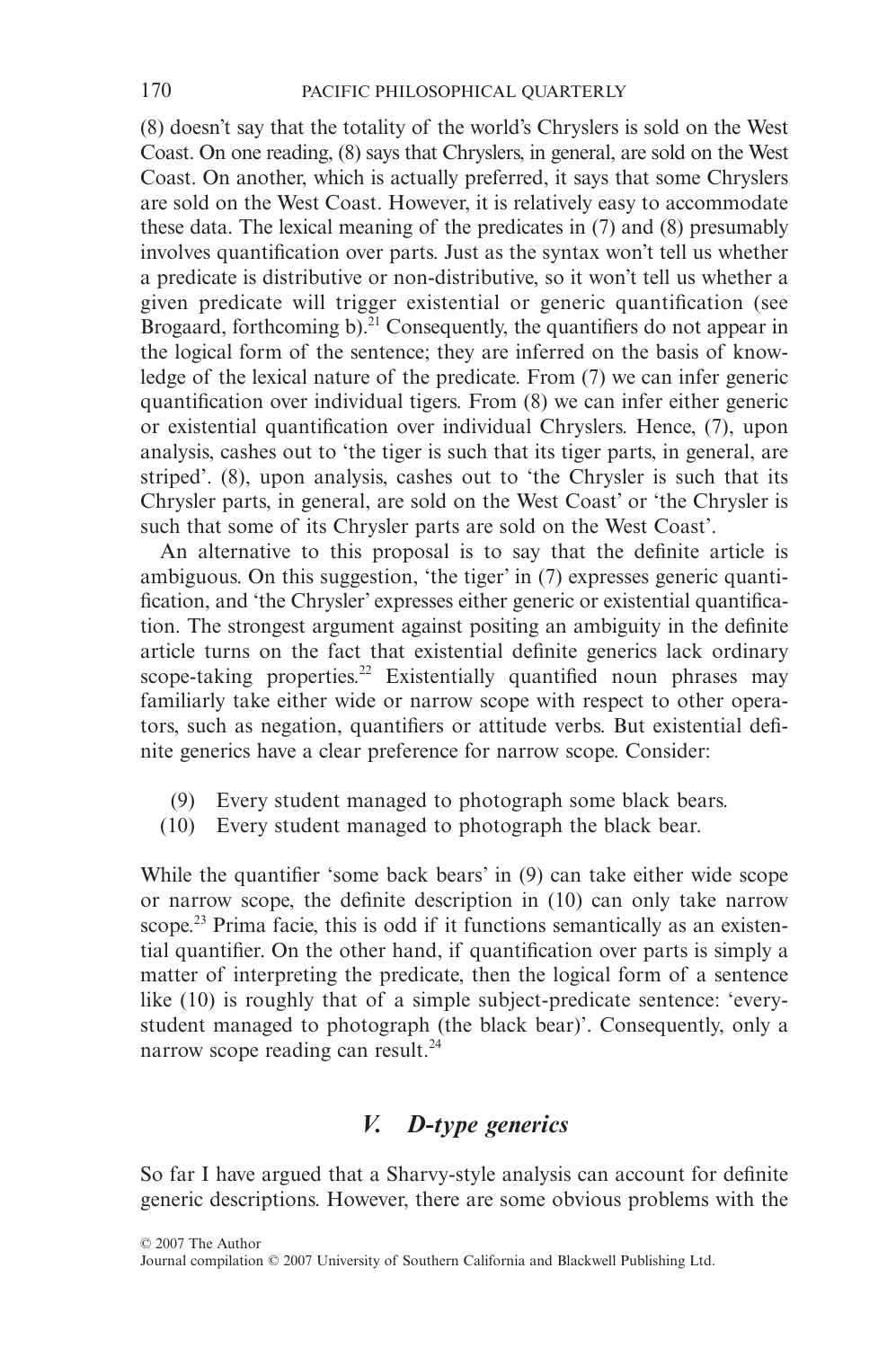above account. Many sentences containing definite generics do not seem to be about groups or totalities at all. Consider:<sup>25</sup>

- (11) The president makes good decisions when he is from Ohio.
- (12) The president has eaten at the Statler Hilton on Saturday nights every week for the past 25 years.
- (13) The president inhabited the White House continuously for 136 years until Truman moved into Blair house.
- (14) Five times since the turn of the century, the president has been assassinated by a disgruntled job-seeker.

The analysis offered above predicts that the above sentences make claims about the fusion of the American presidents. (13), for example, is supposedly asserting that a four-dimensional space-time worm to which the predicate 'president' applies lived in the White House for 136 years until one of its temporal parts moved into Blair house, and (14) is supposedly asserting that a four-dimensional space-time worm to which the predicate 'president' applies has been killed five times. Just as 'dinosaur' applies to the fusion of all dinosaurs, 'president' applies to the fusion of the American presidents. So, this fusion is itself a president. This is strange. Of course, metaphysically speaking, the totality of the world's presidents is not very different from the totality of the world's dinosaurs. But natural language treats them differently. There are predicates that apply directly to the fusion of dinosaurs, as compared to parts of the fusion. The predicate 'is-extinct', for example, expresses a property of the fusion of dinosaurs directly. This property does not distribute over individual dinosaurs: it is the totality of the world's dinosaurs that is extinct, not the individual animals. But there are no predicates that apply directly to the fusion of the American presidents (e.g. 'the president came into existence on April 30, 1789' and 'the president is in danger of extinction' are odd). If predicates are indeed attributed to the fusion of the American presidents, they are attributed only in virtue of being predicated of individual American presidents. This difference seems to tell against a uniform interpretation of definite generics.

Let's consider some alternatives to the taxonomic interpretation. One suggestion, due to Delia Graff Fara (2001), is to treat definite generics as "definite" predicates with a free variable that gets bound by an overt or covert adverb of quantification. Consider the following example, taken from Fara (2001, p. 23):

(15) The owner of a Porsche is always smug.

On Fara's proposal, the definite description 'the owner of a Porsche' is of the form 'the owner of a Porsche  $(x)$ ', and the predicate 'the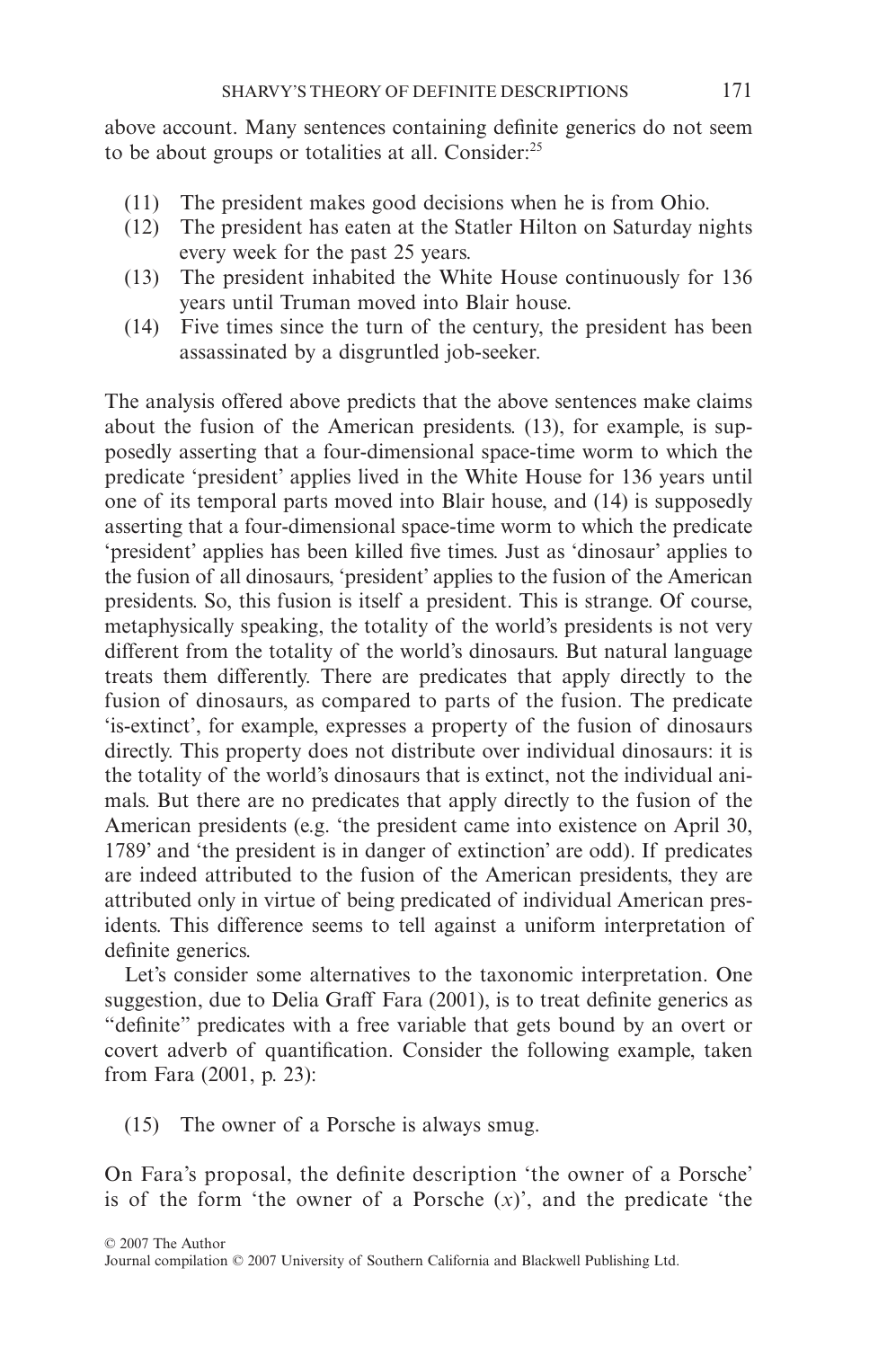owner of a Porsche' is to be interpreted as true of *x* just in case it is true of *x* and nothing else (2001, p. 10). Unfortunately, Fara's analysis runs into trouble (see Brogaard, forthcoming a). Fara suggests that on the relevant interpretation, (15) is of the form:

(15a) [Always *x*: *x* is the owner of a Porsche](*x* is smug)

(15a) can be roughly paraphrased as "for all *x*, if *x* is the only owner of a Porsche, then *x* is smug". However, this is not a possible interpretation of (15) at all. If most Porsche-owners are humble co-owners, (15a) might be true. But intuitively, (15) is false. Fara could now treat definite descriptions as semantically indefinite. For example, 'the owner of a Porsche' might be taken to be of the form 'owner of a  $\text{Porsch}(\mathbf{x})$ '. However, unless it could be argued that all definite descriptions are semantically indefinite,<sup>26</sup> this approach requires us to posit an unwelcome ambiguity in the article of definite descriptions.

An alternative to Fara's proposal is to take definite descriptions to be associated with a domain variable. Jason Stanley and Zoltan Szabo have argued that domain-variables occur with nominals rather than determiners. $27$  Take 'in most of his classes, John fails exactly three Frenchmen'. The intuitive interpretation of this sentence is 'in most of his classes *x*, John fails exactly three Frenchmen in *x*'. On Stanley and Szabo's proposal, 'exactly three Frenchmen' is of the form 'exactly three <Frenchmen,  $f(i)$ >. The domain variable '*i*' is bound by the higher quantifier 'most classes', and the value of '*f*' is a function supplied by context. Relative to the envisaged context, the value of '*f*' is a function that takes a class and yields the set of students in that class. This set, when intersected with the set of Frenchmen, yields the first argument of 'exactly three'.

The nominal restriction approach can be extrapolated to account for sentences containing overt or covert adverbs of quantification. However, some modifications are needed. Adverbs of quantification, familiarly, do not require the appearance of a conditional restrictor. On one natural reading of 'Joe always drives a black car', for example, Joe is not said to be constantly driving a black car. For Joe doesn't always drive. The adverb of quantification 'always' here seems to have a hidden domain argument. In this respect adverbs of quantification are just like other contextually restricted quantifiers. For example, 'every bottle is empty' may be used to convey the proposition that every bottle in the house is empty. On Stanley and Szabo's account, 'every bottle' is of the form 'every  $\leq$  bottle,  $i$  $>$ ', where the value of '*i*' is supplied by context. However, since adverbs of quantification do not require a conditional restrictor, it is reasonable to think the domain variable occurs with the quantificational adverb rather than with a nominal. What's more, unlike ordinary quantifiers, adverbs of quantification do not quantify over single individuals.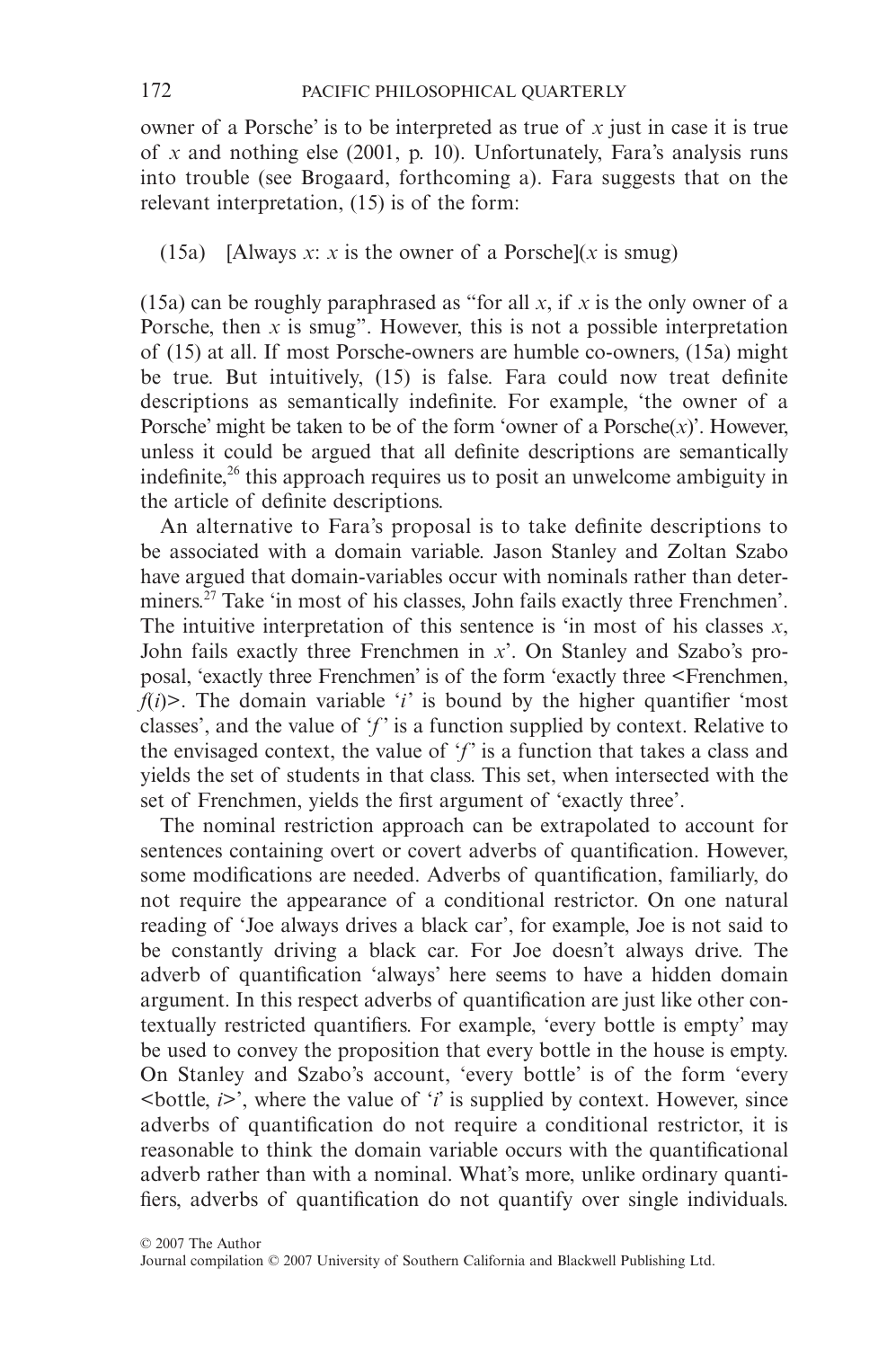Rather, they quantify over cases that may or may not be identical to single individuals. Following David Lewis  $(1975)$ ,<sup>28</sup> let's assume that a case is a 'suitably restricted n-tuple of its participants' and possibly a time or event coordinate.

With these modifications in place, let's return to (15). (15), it seems, is of the form 'the <owner of a Porsche,  $f(i)$  is <always,  $i$  smug'. The quantifier 'always' raises and binds the variable '*i*', and 'a Porsche' is a regular existential quantifier. Relative to context, '*j*' is assigned a set of cases, and '*f*' is assigned a function from cases to sets. Suppose context supplies '*j*' with the set of cases of just one Porsche-owner and '*f*' with a function that takes a case and yields a singleton set containing a Porscheowner. The first argument of the determiner 'the' is then the intersection of this set with the extension of 'Porsche-owner'. Relative to this context, (15) is true if and only if every case of a Porsche-owner is such that the Porsche-owner in the case in question is smug.

With sentences like 'the president has eaten at the Statler Hilton on Saturday nights every week for the past 25 years' and 'the president inhabited the White House continuously for 136 years until Truman moved into Blair house' matters are only a bit more complicated. The first sentence, it seems, is of the form 'the  $\leq$  president,  $f(i)$  has been eating at the Statler Hilton on Saturday nights every week for the past 25 years'. The restricted quantifier 'every week for the past 25 years' raises and binds '*i*', and context supplies '*f*' with a function from, say, weeks to sets of presidents. The second sentence, it seems, is of the form 'the  $\epsilon$  spresident,  $f(i)$  inhabited the White House continuously for 136 years until Truman moved into Blair house'. The adverbial phrase 'continuously for 136 years until Truman moved into Blair house' raises and binds '*i*' and context supplies '*f*' with a function from, say, years within that period to sets of presidents.

The latter approach is able to account for sentences like (15) which contain an overt or covert adverb of quantification. However, it cannot replace the taxonomic interpretation of definite generic descriptions. For definite generics combine with predicates like 'is-extinct' and 'is-rare', which apply to fusions of individual objects, as compared to the individual objects themselves. The fact that the adverbial account has limited applicability might lead one to think that the uniform taxonomic interpretation is right after all. The trouble with the uniform analysis is that it is unable to account for the obvious parallel between sentences containing definite generics and sentences containing definite descriptions that occur with a domain variable that is bound by a higher operator. Consider (from Heim):

(16) Most classes were so bad that the teacher had to fail every student.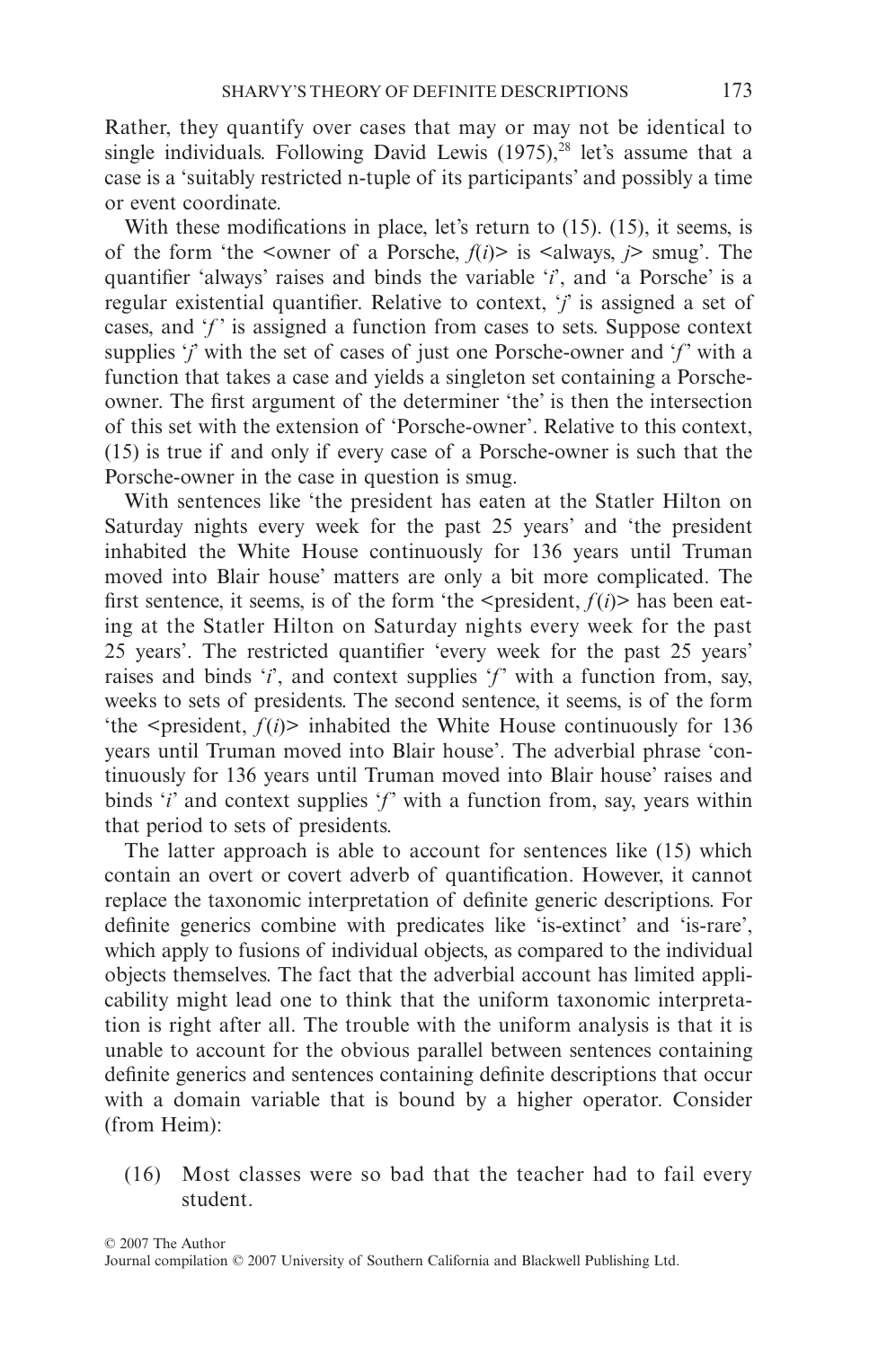If definite generic descriptions such as 'the owner of a Porsche' and 'the president' are to be given a taxonomic interpretation, then arguably 'the teacher' in (16) should be given a taxonomic interpretation as well. But the definite description 'the teacher' in (16) does not designate the fusion of all teachers. Rather, it appears to be of the form  $\leq$  teacher,  $f(i)$  where '*i*' is bound by the higher quantifier 'every class'.

It seems, then, that two distinct analyses of definite generics are needed. This raises the question as to what triggers the different interpretations. We could try to blame the different interpretations on the predicate. Following Carlson (1997a, pp. 153ff), let's distinguish two sorts of predicates that combine with generic descriptions: characterizing and kind-level predicates. Characterizing predicates are predicates true of individual instances of species, subspecies etc. They include predicates like 'bark-atthe-moon' and 'have-four-legs'. Kind-level predicates are predicate true of the species and subspecies themselves. They include taxonomic predicates like 'comes-in-three-sizes' and 'is-extinct', and quantificational predicates like 'is-widespread' and 'is-rare'. It might be thought, perhaps, that kindlevel predicates trigger a taxonomic interpretation, whereas characterizing predicates trigger a non-taxonomic interpretation.<sup>29</sup>

However, this proposal fails to deal convincingly with sentences that contain different predicates, triggering different kinds of readings.<sup>30</sup> Take, for instance:

(17) The California Sea Lion, which belongs to the family Otariidae, has a profile that resembles that of a dog.

The non-restrictive relative clause in (17) contains a kind-level predicate, while the main clause contains a characterizing predicate. If different kinds of predicates trigger different readings, then (17) must be treated as a conjunction. However, this treatment fails to accommodate the intuition that the definite description 'the California Sea Lion' makes a single semantic contribution to the whole sentence.

A related problem is that pronominalization can occur between the alleged different uses of definite generics:

(18) The California Sea Lion is found off the west coast of North America *and* in the Central Pacific Ocean. It has a streamlined body, and a thick layer of blubber.

Since the 'it' in the second sentence in (18) refers back to the occurrence of 'the California Sea Lion' in the first sentence, we should expect them to receive similar interpretations. However, since the individual sea lions can be found either off the west coast of North America or in the Central Pacific Ocean, but not in both places, the predicate in the first sentence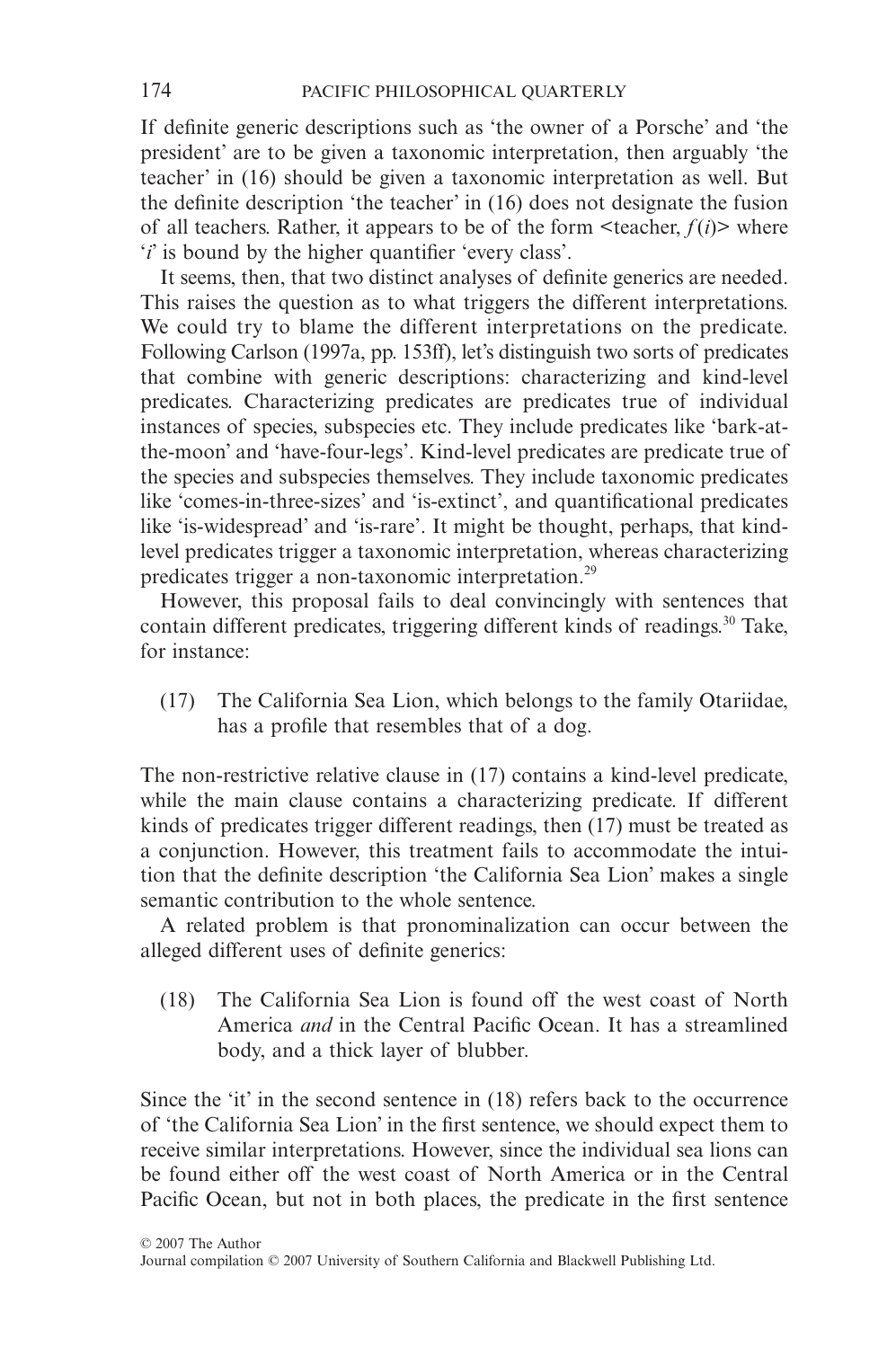must be a kind-level predicate. The predicate in the second sentence, on the other hand, is a characterizing predicate. Hence, if the predicates trigger distinct interpretations, 'the California Sea Lion' and 'it' receive entirely distinct interpretations, contrary to initial appearances.

This gives us some reason to deny that it is the predicate that triggers the distinct interpretations. Perhaps, then, the descriptions themselves are the culprits. Let's distinguish two sorts of definite generic descriptions: K-type generics and C-type generics. K-type generics are generics that are able to combine with kind-level predicates. C-type generics are generics that are unable to combine with kind-level predicates. We might stipulate that sentences containing K-type generics require a taxonomic interpretation regardless of the nature of the predicate, whereas sentences containing C-type generics require an adverbial interpretation.

This suggestion is not entirely happy. For the distinction between Ktype and C-type generics doesn't correspond to any natural distinction. K-type generics, for example, include far more than natural-kind terms, witness 'the whiskey bottle comes in three different sizes'. Nonetheless, I think a non-uniform account along these lines fares better than the taxonomic account. Unlike the taxonomic account, the non-uniform account is able to account for the parallel between sentences containing definite generics and sentences containing definite descriptions that occur with a domain variable that is bound by a higher operator. Moreover, since existential quantification over instances requires a taxonomic interpretation, the uniform account explains why definite generics like 'the Chrysler' and 'the black bear' have "pure" existential uses, while 'the owner of a Porsche' and 'the president' do not.

#### *VI. Conclusion*

Russell's theory of definite descriptions is, familiarly, unable to account for definite mass and plural descriptions. Richard Sharvy sought to remedy the defects of Russell's theory. Unfortunately, his proposal fails to account for definite plural descriptions. On Sharvy's proposal, definite plural descriptions designate the maximal sum that satisfies the plural predicate. I have argued that this proposal has the unwelcome consequence that a sentence like 'the apples take up a lot of space' implies that something *take* up a lot of space. Of course, one might try to reduce plural predicates to singular. For example, one might stipulate that 'takeup-a-lot-of-space' is true of *x* just in case *x* takes up a lot of space. But the weakness of this approach is clear. It implies that 'my armchair *take* up a lot of space' should be acceptable. However, these problems can be avoided if Sharvy's theory of plural descriptions is re-cast in terms of plural quantification. The theory that emerges can account for definite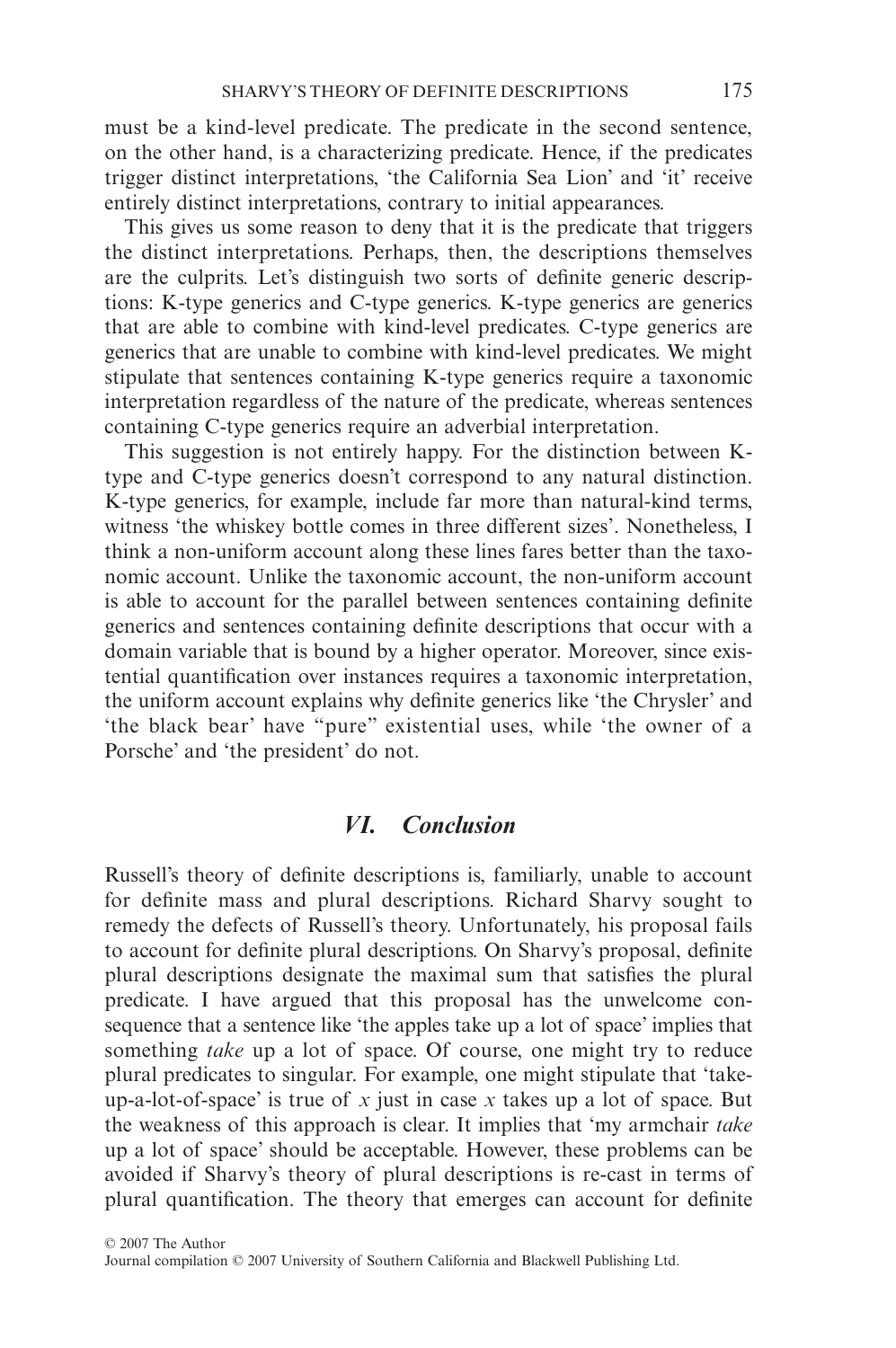count descriptions and definite mass descriptions, and it can be extrapolated to account for definite generic descriptions. Because it provides distinct rules for assigning truth-conditions to sentences with singular descriptions and sentences with plural descriptions, it is less elegant than Sharvy's analysis. But unlike Sharvy's analysis, it avoids the problems that arise when one fails to take seriously the plural as a plural. $31$ 

Department of Philosophy University of Missouri-St. Louis

#### **NOTES**

 $<sup>1</sup>$  There is also the familiar problem of how to analyze incomplete descriptions like 'the</sup> cat' or 'the table'. For simplicity's sake, I shall assume that some version of quantifier domain restriction is correct. For a defense of the restriction strategy, see e.g. Stanley and Szabo (2000) and Stanley (2002). For an elaborate defense of Russell's theory against objections based on the incompleteness of a description, see Neale (1990).

 $2\degree$  The claim that definite descriptions have a maximality implication has recently been disputed. See e.g. Szabo (2000) and Ludlow and Segal (2004). For a defense of the maximality thesis, see Bach (2004, pp. 202f, 2002) and Brogaard (forthcoming b).

<sup>3</sup> The syntax of a definite description, of course, does not reveal whether the contained noun-phrase is mass or count (witness, 'the cake on the table'). The definite description 'the cake on the table' thus has a count interpretation as well as a mass interpretation. See Sharvy (1980, p. 611) and Koslicki (1999b). See also Laycock (2006), in particular Chap. 3.

<sup>4</sup> As a rule, mass predicates and plural predicates are not dissective. 'Gold', for example, does not apply to all proper parts of whatever it applies to. Mass and plural predicates need not be cumulative either. An example of a non-cumulative mass predicate is: 'gold that weighs less than 100 grams'. An example of a non-cumulative (and non-distributive) plural predicate is: 'six apples in this bowl'. 'The six apples in this bowl are green' differs in interesting ways from 'the apples in this bowl are green'. On Russell's analysis, the former is true if and only if 'something *x* satisfies "six apples in this bowl" and everything *y* that satisfies "six apples in this bowl" is identical to *x*, and *x* satisfies "are green" '. Suppose there are six apples in this bowl. Then there is a unique sum that satisfies 'six apples in this bowl'. So, the sentence comes out true. Suppose there are ten apples in this bowl. Then several sums of apples satisfy 'six apples in this bowl'. So, the sentence comes out false. 'The six apples in this bowl are green' thus implies the existence of a unique entity that satisfies 'six apples in this bowl'.

<sup>5</sup> This worry is, by now, a relatively familiar complaint in the literature on plural predication and has been rehearsed by e.g. McKay (forthcoming), Yi (2002), Rayo (2002), and Brogaard (forthcoming b).

<sup>6</sup> For a related point concerning strong composition as identity, see Sider (forthcoming).

<sup>7</sup> Similar approaches have developed by e.g. Higginbotham and Schein (1989), Schein (1993), Cartwright (1996), McKay (forthcoming), Yi (2002), Rayo (2002), and Brogaard (forthcoming b).

<sup>8</sup> For discussion of non-distributive predicates and predicates with an overt or covert partitive structure, see Abbott (1996), Brogaard (forthcoming b) and Szabo (2006).

9 Carlson (1977a, pp. 664ff). The idea of a two-level semantics goes back to Davidson (1967), and has more recently been defended by Koslicki (1999a, p. 461) and Brogaard (forthcoming b).

<sup>© 2007</sup> The Author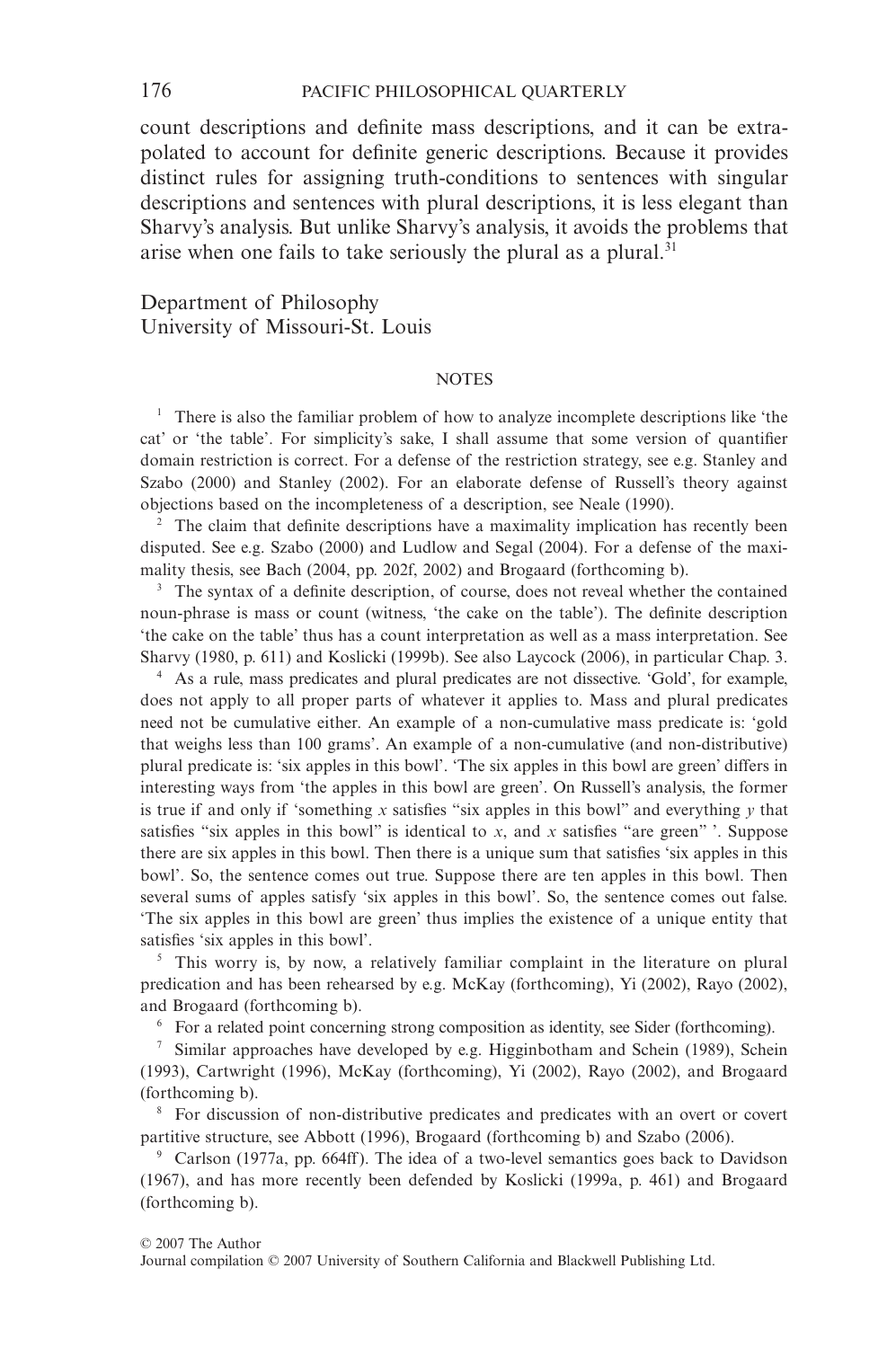<sup>10</sup> Sharvy's example is: 'The world's lions are mammals. Aslan is a lion. Therefore, Aslan is a mammal'.

<sup>11</sup> 'Definite generic description' abbreviates 'generically used definite description'.

<sup>12</sup> Fara (2001, p. 30). This idea can also be found in e.g. Krifka (1995), Krifka *et al.* (1995), Dayal (2004), Fara (2006) and Brogaard (forthcoming a). There is some reason to think that common nouns, like 'computer' or 'American flag' may also denote abstract objects. See Sharvy (1980, note 9). 'Babbage invented the computer', for example, does not seem to be making a claim about the sum of the world's computers. Rather, it seems to be making a claim about the concept *computer* (see Koslicki, 1999a). Alternatively, since 'to invent' roughly means "to create something new which has never been conceived or envisioned", the definite generic may be assimilated to existential definite generics (as in 'the mouse came to Australia with the first ships' or 'the Chrysler is sold on the West Coast'), which have readings involving existential quantification. See below.

<sup>13</sup> See Koslicki (1999b, p. 52).

<sup>14</sup> Another possibility is to say that 'the dinosaur' denotes the least upper bound of the world's dinosaurs relative to the parthood relation:  $\iota x[(F\gamma \to \gamma \leq x) \& \forall z((Fz \to \gamma \leq z) \to$  $x \le z$ ). The unique *x* which includes everything that is a dinosaur, and which is included in anything *z* that also includes everything that is a dinosaur. The main problem with this definition is that it does not extend to non-generic uses of definite singular descriptions. Take 'the dinosaur in this room'. If there is more than one dinosaur in this room, then this account predicts that 'the dinosaur in this room' will denote the sum of the two dinosaurs.

<sup>15</sup> For discussion see e.g. Ghiselin (1974), Hull (1978) and Crane (2004).

<sup>16</sup> This view goes back to Carlson (1977a) and Carlson (1997b), and is still the dominant view in linguistics.

<sup>17</sup> See Burge (1973, p. 429), Bach (2002, p. 75), and Bach (manuscript, pp. 24–25). The examples are from Bach (2002) (with minor modifications).

<sup>18</sup> See Burge (1973) "Reference and Proper Names", Hornsby (1976) "Proper Names: A Defense of Burge", and Eluguardo (2002) "The Predicate View of Proper Names". On Tyler Burge's view, a proper name is true of an object if and only if the object is given that name in an appropriate way. Burge assimilates "bare" proper names in argument position to complex demonstratives. 'John is human' is true iff the demonstrated individual was given the name 'John' in an appropriate way, and is a member of the set of humans.

<sup>19</sup> A similar point can be made with respect to proper names like 'the Mississippi' or 'the White House'. Even if several more or less famous houses were called 'the White House', we wouldn't say things like 'I mean the the White House' or 'There is a the White House in D.C.'. We would be more inclined to say 'I mean *the* White House' or 'There is a White House in D.C.'. This suggests that 'White House' is a predicate and not an unanalyzable part of a directly referring expression.

 $20$  On Fara's (2001, 2006) proposal, descriptions are predicates with free variables. Thus, 'the dinosaur is extinct' is to be analyzed as ' $[\exists x: x$  is the dinosaur](*x* is extinct)'. If descriptions could be treated uniformly as predicates, Fara's proposal would have the same advantage. However, as we will see, Fara's particular version of the predicative analysis runs into trouble. For discussion, see also Brogaard (forthcoming a).

<sup>21</sup> This raises the question as to whether 'is-usually-striped', which contains an overt adverb of quantification, should be treated differently from 'is-striped' and 'is-sold-on-the-West-Coast'. Carlson does not address this issue. However, it is reasonable to assume that overt quantifiers do get represented in the logical form of the sentence.

 $2<sup>22</sup>$  For a related argument against the view that bare plurals are ambiguous, see Carlson (1977a, p. 83).

© 2007 The Author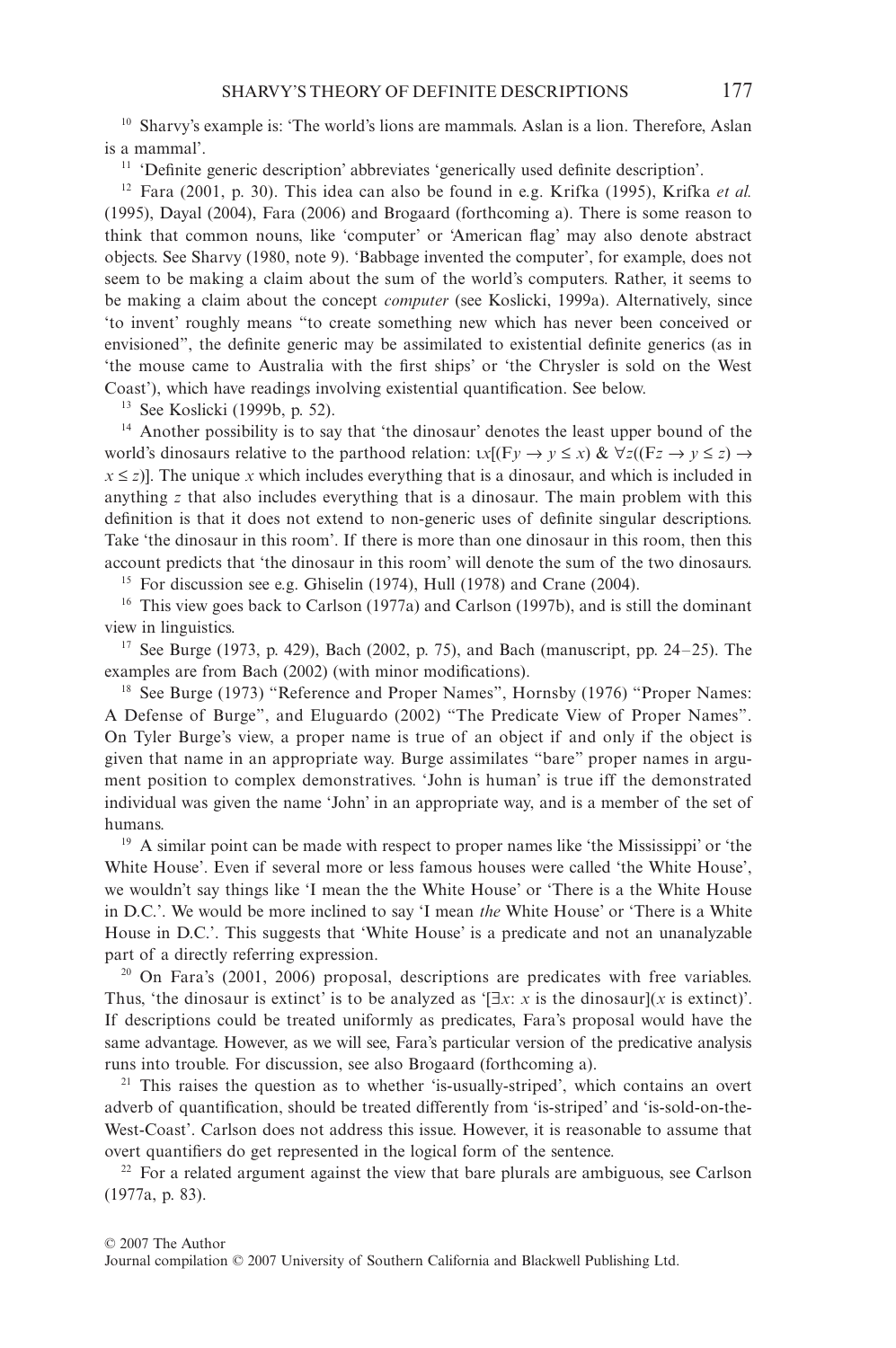$23$  (10), of course, can also be interpreted as meaning that every student managed to photograph a unique black bear. I am not interested in that reading here.

 $24$  Carlson (1977a, p. 83) makes a similar point with respect to bare plurals. Carlson: "the intuitive account of this phenomenon . . . is that the existential quantifier apparently associated with the bare plural actually arises as being a part of the translation of the predicate itself. Since all the other arguments of the predicate are combined with the predicate in the syntax, these arguments will in all cases hold scope over the quantifiers that may be 'within' the predicate. As it is this existential quantifier that gives us the existential reading of the bare plural, any other quantified NP in the sentence will appear in all cases to hold scope over the bare plural" (p. 83).

<sup>25</sup> These examples are from Carlson (1977a, pp. 289–90).

<sup>26</sup> For suggestions along these lines, see e.g. Szabo (2000), Szabo (2003), Ludlow and Segal (2004), and Szabo (2005). For replies see Abbott (2003), Abbott (forthcoming), Horn (forthcoming) and Brogaard (forthcoming b).

 $27$  Stanley and Szabo (2000) and Stanley (2002). For a similar proposal, see von Fintel (1994) and von Fintel (2004).

 $28$  I shall here set aside the proportion problem. For discussion see Kadmon (1987).

<sup>29</sup> Molly Diesing and others have defended this view with respect to bare noun phrases. See e.g. Diesing (1992), Kratzer (1995), and Krifka *et al.* (1995). <sup>30</sup> This argument can be found in e.g. (Koslicki 1999a).

<sup>31</sup> Thanks to Barbara Abbott, Luvell Anderson, Kent Bach, Judy Crane, Andy Egan, Delia Graff Fara, Michael Glanzberg, John Hawthorne, Larry Horn, Tom McKay, Ernie Lepore, Peter Ludlow, Stephen Neale, Gillian Russell, Joe Salerno, Peter Simons, Barry Smith, Jason Stanley, Zoltan Szabo and audiences at the Eastern Meeting of the APA 2005 and the Central Meeting of the APA 2006 for discussion of these issues.

#### **REFERENCES**

- Abbott, B. (1996). "Doing Without a Partitive Constraint", in J. Hoeksema (ed.) *Partitives: Studies on the Syntax and Semantics of Partitive and Related Constructions*, Groningen-Amsterdam Studies in Semantics (GRASS) 14. Berlin: Mouton de Gruyter, pp. 25–56.
- Abbott, B. (2003). "A Reply to Szabo's 'Descriptions and Uniqueness' ", *Philosophical Studies* 113, pp. 223–231.
- Abbott, B. (forthcoming). "Issues in the Semantics and Pragmatics of Definite Descriptions in English", in J. Gundel and N. Hedberg (eds) *Interdisciplinary Perspectives on Reference Processing*.
- Bach, K. (2002). "Giorgione was So-called Because of his Name," *Philosophical Perspectives* 16, pp. 73–103.
- Bach, K. (2004). "Descriptions: Points of Reference", in A. Bezuidenhout and M. Reimer (eds) *Descriptions and Beyond*, Oxford: Oxford University Press, pp. 189–229.

Bach, K. (manuscript). "On Referring and Not Referring".

- Boolos, G. (1984). "To Be is to be a Value of a Variable (or to be Some Values of Some Variables," *The Journal of Philosophy* 81, pp. 430–449.
- Brogaard, B. (forthcoming a). "Descriptions: Predicates or Quantifiers?", *Australasian Journal of Philosophy*.
- Brogaard, B. (forthcoming b). "*The* But not *All*: A New Theory of Definite Descriptions," *Mind & Language* 22 (2007).
- Burge, T. (1973). "Reference and Proper Names", *The Journal of Philosophy* 70, pp. 425– 439.

© 2007 The Author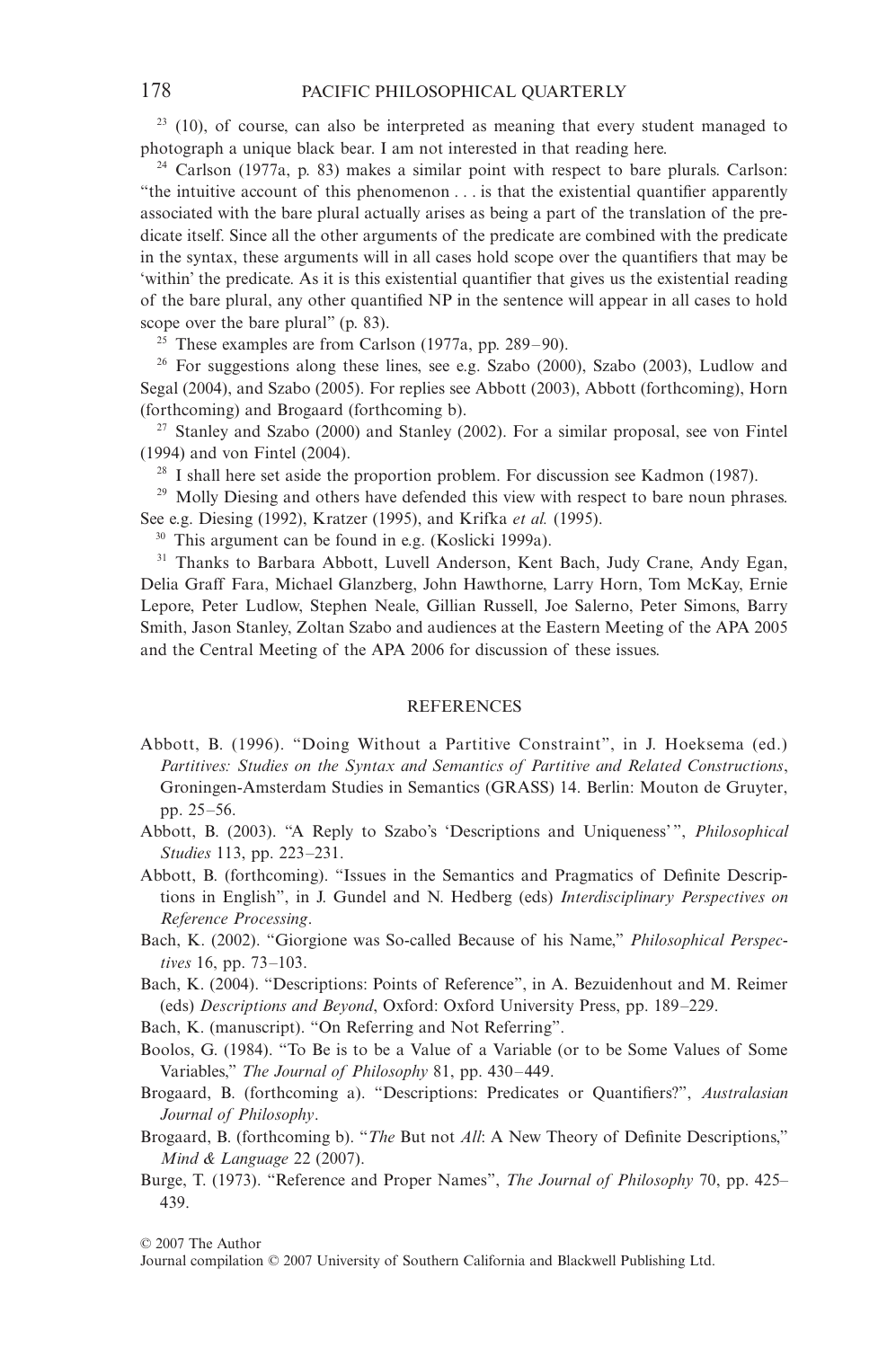- Carlson, G. (1977a). *Reference to Kinds in English*. Doctoral Dissertation, University of Massachusetts at Amherst.
- Carlson, G. (1977b). "A Unified Analysis of the English Bare Plural," *Linguistics and Philosophy* 1, pp. 413–56.
- Crane, J. (2004). "On the Metaphysics of Species," *Philosophy of Science* 71, pp. 1–18.
- Cartwright, H. (1996). "Some of a Plurality," *Noûs* 30, pp. 137–157.
- Davidson, D. (1967). "Causal Relations," *Journal of Philosophy* 64, pp. 691–703.
- Dayal, V. (2004). "Number Marking and (In)definiteness in Kind Terms", *Linguistics and Philosophy* 27 (2004), 393–450.
- Diesing, M. (1992). *Indefinites*. Cambridge, MA: MIT Press.
- Eluguardo, R. (2002). "The Predicate View of Proper Names", in G. Preyer and G. Peter (eds) *Logical Form and Language*. Oxford: Oxford University Press, pp. 13–53.
- Fara, D. G. (2001). "Descriptions as Predicates," *Philosophical Studies* 102, pp. 1–42. Originally published under the name "Delia Graff".
- Fara, D. G. (2006). "Descriptions with Adverbs of Quantification," in E. Sosa and E. Villanueva (eds) *Philosophical Issues* 16, pp. 65–87.
- Ghiselin, M. (1974). "A Radical Solution to the Species Problem", *Systematic Zoology* 23, pp. 536–44.
- Higginbotham, J. and Schein, B. (1989). "Plurals," in J. Carter and R. Dechaine (eds) *Proceedings of the North Eastern Linguistics Society* 19. Graduate Linguistics Student Association, University of Massachusetts at Amherst, pp. 161–75.
- Horn, L. Forthcoming. "Toward a Fregean pragmatics: *Voraussetzung, Nebengedanke, Andeutung*".
- Hornsby, J. (1976). "Proper Names: A Defense of Burge," *Philosophical Studies* 30, pp. 227–34.
- Hull, D. (1978). "A Matter of Individuality," *Philosophy of Science* 45, pp. 335–560.
- Kadmon, N. (1987). *On Unique and Non-Unique Reference and Asymmetric Quantification*, Doctoral Dissertation, University of Massachusetts, Amherst.
- Koslicki, K. (1999a). "Genericity and Logical Form," *Mind & Language* 14, pp. 441–466.
- Koslicki, K. (1999b). "The Semantics of Mass-Predicates," *Noûs* 33, pp. 46–91.
- Kratzer, A. (1995). "Stage-level and individual-level predicates", in G. Carlson and F. Pelletier (eds) *The Generic Book*, New York: Garland, pp. 125–176.
- Krifka, M. (1995). "Common Nouns: a contrastive analysis of Chinese and English", in G. Carlson and F. Pelletier (eds) *The Generic Book*. New York: Garland, pp. 398– 411.
- Krifka, M., Pelletier, F., Carlson, G., Chierchia, G. and Link, G. (1995). "Genericity. An Introduction", in G. Carlson and F. Pelletier (eds) *The Generic Book*. New York: Garland, pp. 1–124.
- Laycock, H. (2006). *Words without Objects Semantics, Ontology, and Logic for Non-Singularity*. Oxford: Oxford University Press.
- Lewis, D. (1975). "Adverbs of Quantification", in E. L. Keenan (ed.) *Formal Semantics of Natural Language*. Cambridge: Cambridge University Press, cited as reprinted in *Papers in Philosophical Logic*. Cambridge: Cambridge University Press, 1998, pp. 5–20.
- Ludlow, P. and Segal, G. (2004). "On a Unitary Semantical Analysis for Definite and Indefinite Descriptions", in A. Bezuidenhout and M. Reimer (eds) *Descriptions and Beyond*. Oxford: Oxford University Press, pp. 420–37.
- McKay, T. (forthcoming). *Plural Predication*. Oxford: Oxford University Press.
- Neale, S. (1990). *Descriptions*. Cambridge, MA: MIT Press.
- Rayo, A. (2002). "Word and Objects", *Noûs* 36, pp. 436–464.
- Schein, B. (1993). *Plurals and Events*. Cambridge, MA: MIT Press.

© 2007 The Author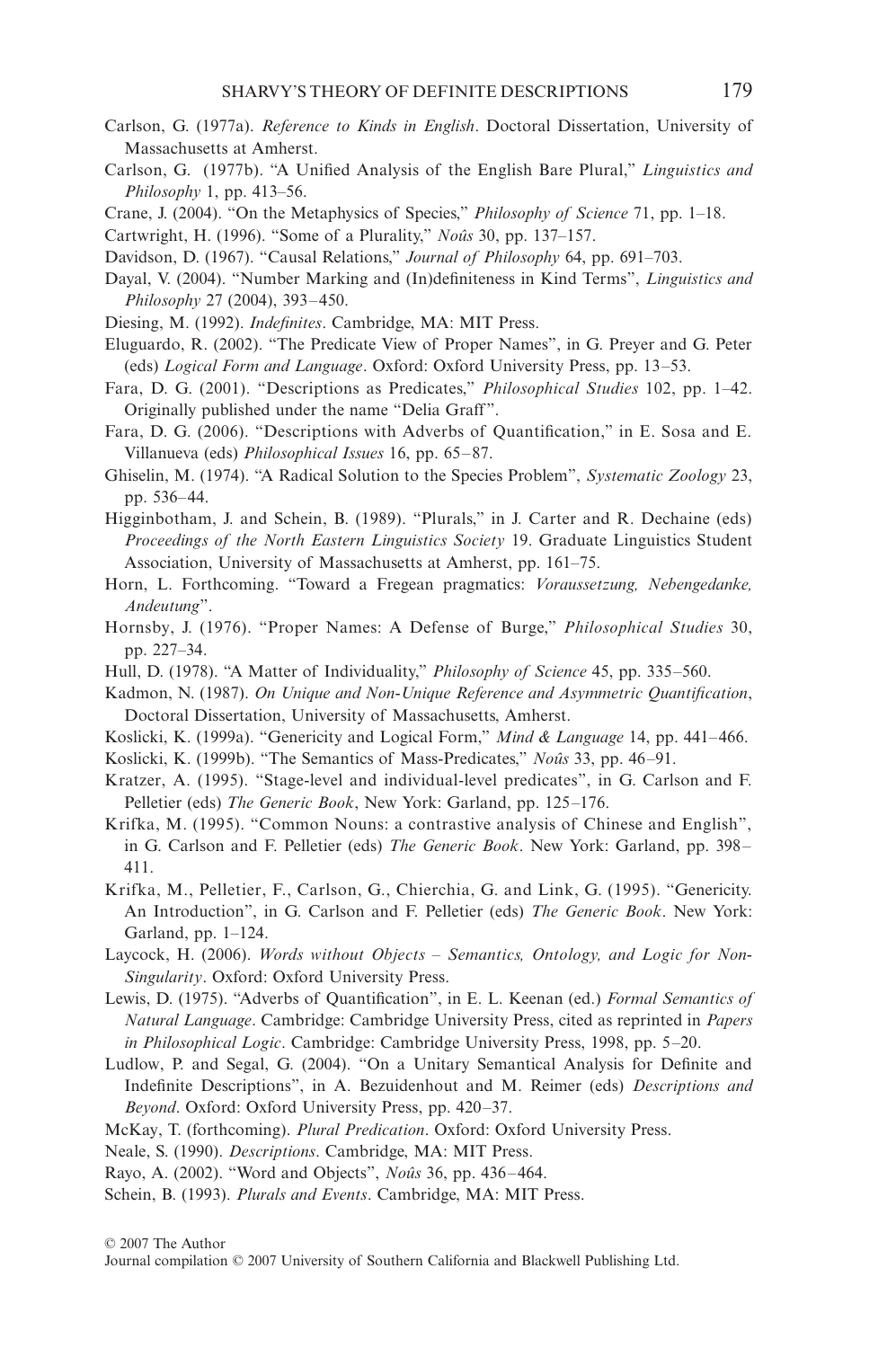- Sharvy, R. (1980). "A More General Theory of Definite Descriptions," *The Philosophical Review* 89, pp. 607–23.
- Sider, T. (forthcoming). "Parthood", *Philosophical Review*.
- Stanley, J. (2002). "Nominal Restriction," in G. Preyer and G. Peter (eds) *Logical Form and Language*. Oxford: Oxford University Press, pp. 365–88.
- Stanley, J. and Z. Szabo. (2000). "On Quantifier Domain Restriction," *Mind & Language* 15, pp. 219–61.
- Szabo, Z. (2000). "Descriptions and Uniqueness," *Philosophical Studies* 101, pp. 29–57.
- Szabo, Z. (2003). "Definite Descriptions Without Uniqueness: A Reply to Abbott," *Philosophical Studies* 114, pp. 279–291.
- Szabo, Z. (2005). "The Loss of Uniqueness". *Mind* 114, pp. 1185–1222.
- Szabo, Z. (2006). "Comments on Berit Brogaard's '*The* but not *All*: A New Account of Plural Definite Descriptions'", The Eastern Division Meeting of the APA, Dec. 30, 2006.
- Yi, B. (2002). *Understanding the Many*. New York: Routledge.
- von Fintel, K. (1994). *Restrictions on Quantifier Domains*. Doctoral dissertation, University of Massachusetts, Amherst.
- von Fintel, K. (2004). "A Minimal Theory of Adverbial Quantification," in B. Partee and H. Kamp (eds) *Context-Dependence in the Analysis of Linguistic Meaning*. Amsterdam: Elsevier.